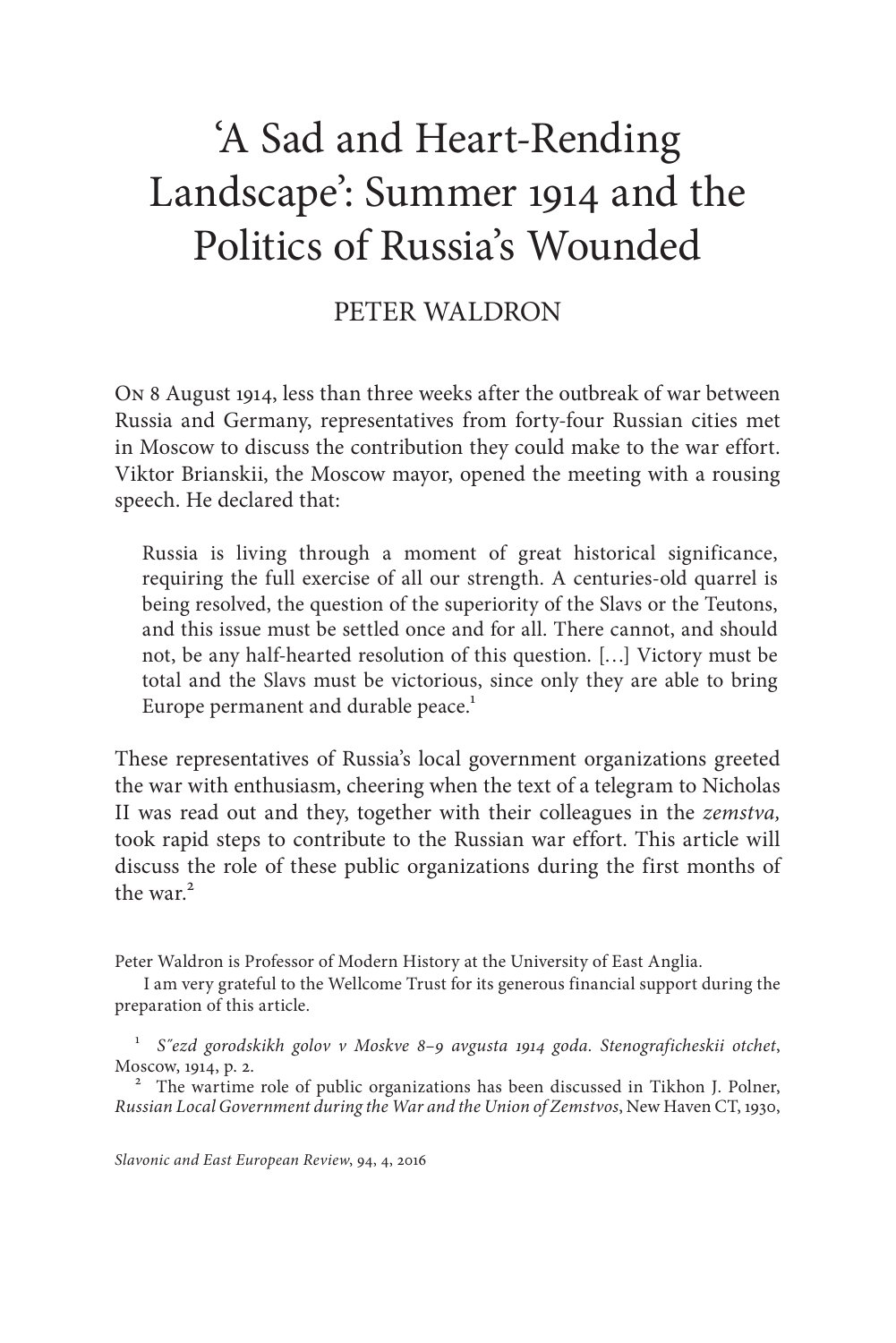Patriotic enthusiasm for war was evident from its first days.<sup>3</sup> On 20 July, the Emperor performed the ceremonial duties that marked Russia's entry into the war against Germany. Sitting in the Malachite Room of the Winter Palace in St Petersburg, he signed the formal manifesto announcing the Russian declaration of war and followed this with a speech to the assembled dignitaries of the empire in the palace's Nicholas Hall. 'I solemnly affirm', the tsar asserted, ' that I shall not conclude peace while a single enemy soldier remains on our soil'. Nicholas then appeared on the Winter Palace's central balcony, overlooking Palace Square, where great crowds had gathered carrying the Russian flag and large portraits of the emperor.<sup>4</sup> Support for the war was very plain when the Duma and State Council gathered on 26 July in the Winter Palace to be addressed by the tsar. Nicholas emphasized the national unity that had been demonstrated in the first days of the war, declaring that 'the enormous surge of patriotic feelings of love and devotion to the throne which has spread like a hurricane across our whole land, shows […] that our great Mother Russia will bring this [...] war to its desired conclusion'.<sup>5</sup> The purpose of the joint sitting of the legislative chambers was to vote credits to provide the government with the financial resources to wage war and none of the political parties represented in the Duma was prepared to vote against this measure. Even the Bolsheviks, the most severe of the government's critics in the Duma, decided to abstain rather than run counter to the prevailing public mood by directly opposing finance for the war. Representatives of other political parties made speeches in which they gave extravagant praise to the national unity that the war had engendered. Rodzianko, the Duma chairman, contended that 'our enemies believed that we were divided by

<sup>3</sup> Hubertus F. Jahn, *Patriotic Culture in Russia during World War I*, Ithaca, NY, 1996, pp. 171–73; I. S. Rozental´, 'Obrazovannoe obshchestvo i narod', in Iu. A. Petrov (ed.), *Rossiia v gody Pervoi mirovoi vony: ekonomicheskoe polozhenie, sotsial´nye protsessy, politicheskii krizis*, Moscow, 2014, pp. 399–413 (pp. 403–04). A more differentiated view is presented in Josh Sanborn, 'The Mobilization of 1914 and the Question of the Russian Nation: A Reexamination', *Slavic Review*, 59, 2000, 2, pp. 267–89.

<sup>4</sup> B. Kolonitskii, *'Tragicheskaia erotika': Obrazy imperatorskoi sem'i v gody Pervoi mirovoi voiny*, Moscow, 2010, pp. 73–77. <sup>5</sup> *Gosudarstvennaia Duma, Stenograficheskie otchety*, sozyv IV, sessia 2, 26 July 1914, p.

2.

and Paul P. Gronsky and Nicholas J. Astrov, *The War and the Russian Government*, New Haven CT, 1929, pp. 131–311. More recent studies include Mark George, 'Liberal Opposition in Wartime Russia: A Case Study of the Town and Zemstvo Unions, 1914–1917', *Slavonic and East European Review*, 65, 1987, 3, pp. 371–90; V. M. Shevyrin, *Vlast´ i obshchestvennye organizatsii v Rossii (1914–1917)*, Moscow, 2003, and A. S. Tumanova, *Obshchestvennye*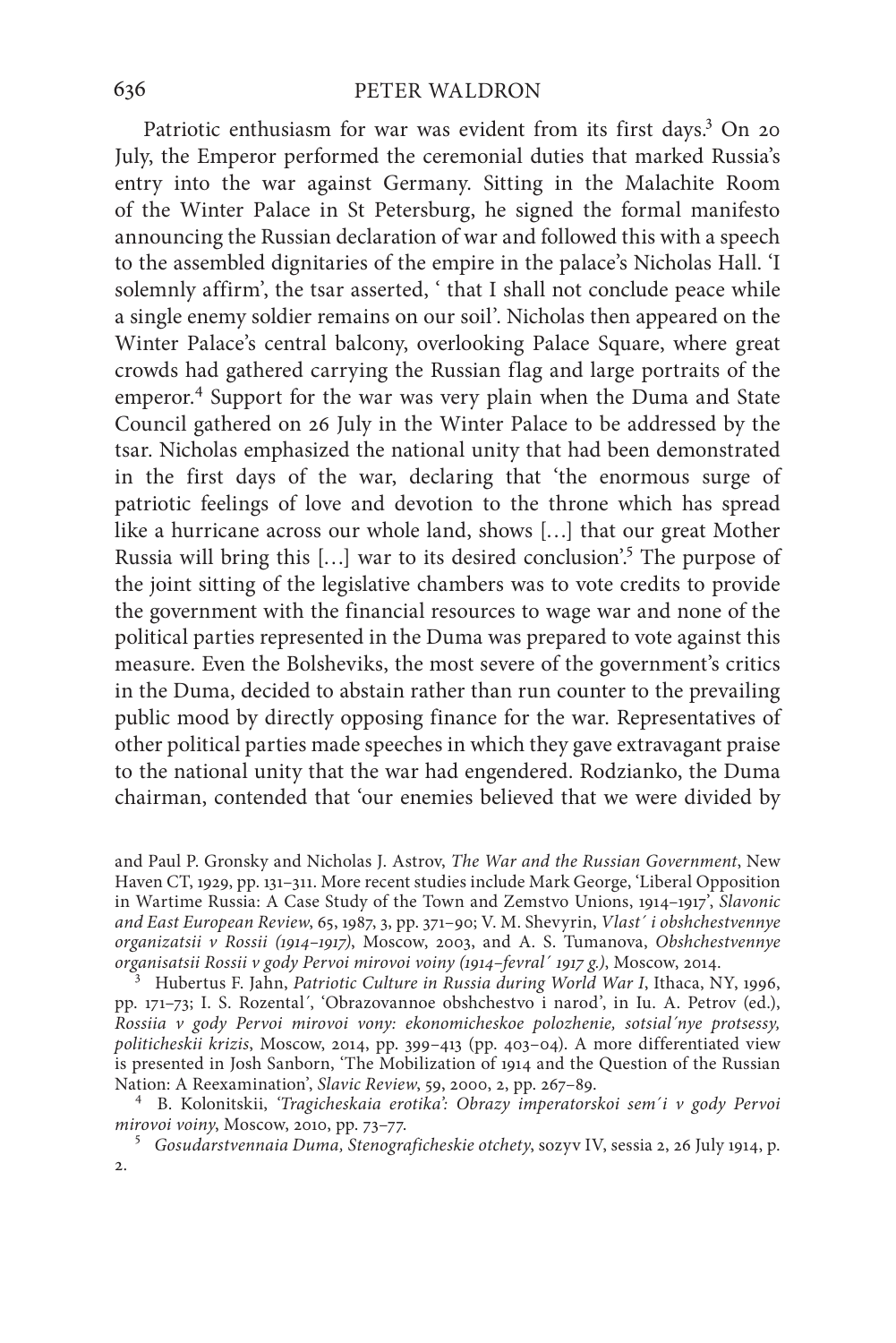dissension and hostility, whereas all the peoples populating the immense Russian lands have united in one fraternal family once society has been threatened by calamity'. Alexander Kerenskii, a member of the Trudovik party, was applauded from all sides of the Duma when he declared that 'the great power of Russian democracy, alongside all its other strengths, will deliver a decisive rebuff to the enemy' and deputies from the Baltic provinces of the empire — heavily populated by Baltic Germans — assured the Duma that their loyalty to the Russian cause was absolute.<sup>6</sup>

The government took other steps to try to capitalize on the patriotism that the outbreak of war had stimulated. On 19 August, an imperial decree announced that St Petersburg, the imperial capital, was to be renamed Petrograd, a more Russian appellation than its original German-sounding name. The censorship regime imposed at the start of the war meant that there was no discussion of the decision in the Russian press, but there were some indications that the new name was not universally popular, especially since the renaming coincided with the first reports of Russian military defeat by the Germans in East Prussia. Baron Nikolai Wrangel´, a noted art critic, wrote in his diary for 19 August that

the dreadful rumours have been confirmed and today's official communiqué talks about serious reverses. Today's imperial order about the renaming of St Petersburg as Petrograd is especially tactless. This is a senseless decision that, above all, clouds the memory of the great man who transformed Russia, but the publication today of the renaming as 'revenge' on the Germans, on the day of our defeat, is extremely inappropriate. […] The whole city is deeply disturbed and indignant at this tactless trick.<sup>7</sup>

The decision to rename the city was reported to a meeting of the city Duma on 25 August and the Duma members merely noted the change, with no applause following the announcement of the tsar's decision.<sup>8</sup>

The change to the name of the imperial capital possessed great symbolic significance, but a further measure designed to capitalize on the patriotic commitment to war affected Russian society much more directly. On 22 August the tsar issued a decree prohibiting the sale of vodka for the duration of the war. The motivation for imposing prohibition was complex, with some contemporaries viewing it as representing a second emancipation, this time from the slavery of the Ministry of Finance's alcohol monopoly

 $^6$  Gosudarstvennaia Duma, Stenograficheskie otchety, 26 July 1914, pp. 11, 29, 31.<br> $^7$ N. N. Vrangel', Dni skorbi. Dnevnik 1914–1915 godov, St<br/> Petersburg, 2001, p. 44.<br> $^8$ Izvestiia S.-Peterburgskogo gorodsko<br/>i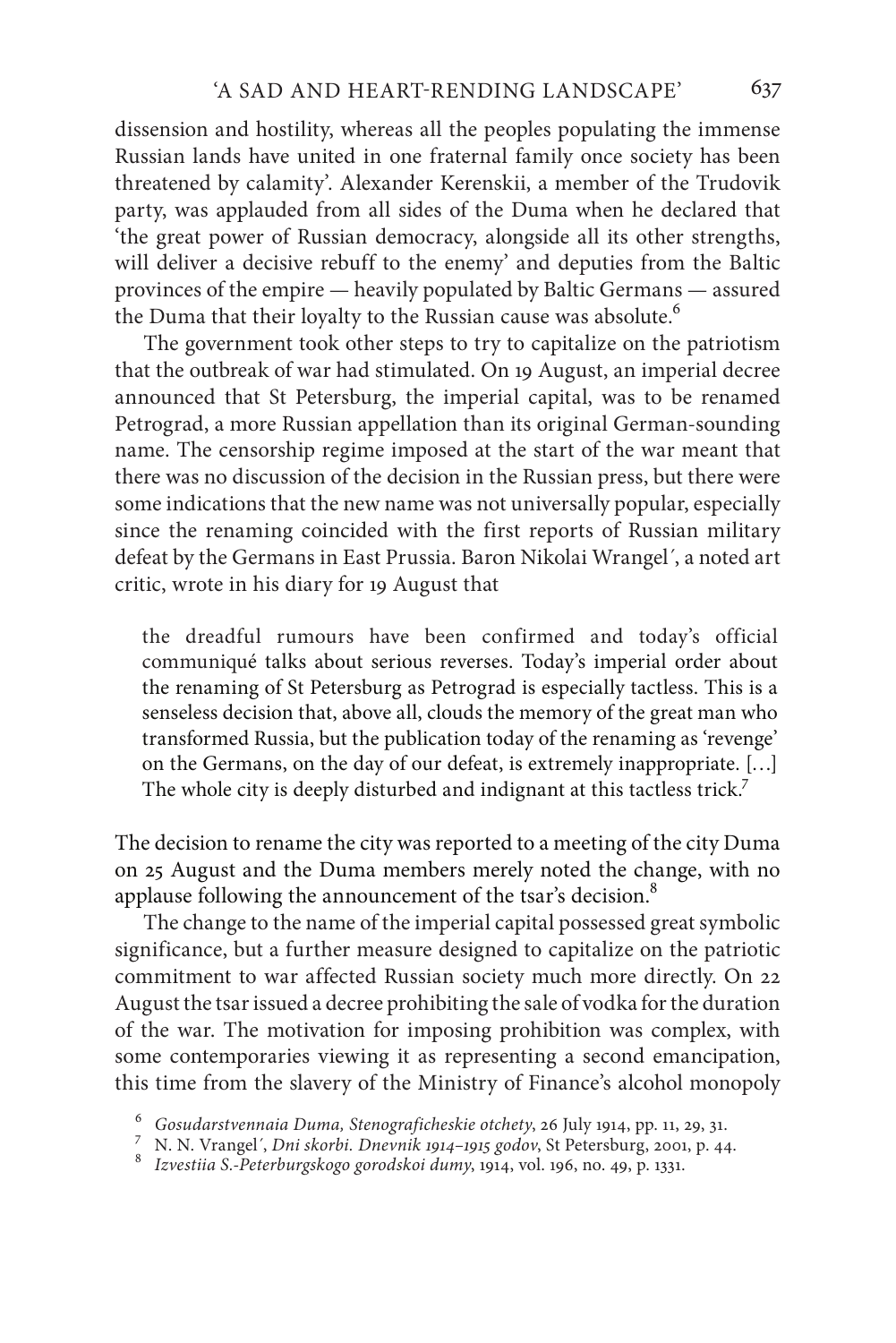over the people of the empire. V. A. Kaigorodov, a member of the Minsk provincial *zemstvo*, wrote that 'in 1914 Alexander II's mighty grandson has through his grand designs freed the people's soul from the torments of the green serpent'.<sup>9</sup> Temperance was regarded as a means both to promote the effectiveness of Russia's fighting forces, and to ensure that the home front stood firm in its contribution to the war effort. The impact of prohibition on the government's finances was secondary, with the Council of Ministers at its meeting on 9 August merely instructing the Minister of Finance to report on the consequences for the treasury of a prolonged ban on the sale of spirits.10 Instead, the government was concerned about the potential for drunkenness among Russia's troops, especially during the initial period of mobilization and among the reserves. Prohibition was a means of strengthening the fighting capacity of Russia's army.<sup>11</sup> The apparent widespread popular enthusiasm for the war — at least among the urban population — that the government wanted to encourage found expression in the production of large numbers of patriotic cartoons and postcards that supported the Russian war effort, lauding the prowess of Russia's armies and displaying confidence in the outcome of the war.<sup>12</sup>

Russia's local government institutions very quickly showed their enthusiasm to contribute to the war effort. As international tensions sharpened during July 1914, the Moscow city duma wrote to other Russian city dumas suggesting that preparations should be made in case war broke out. The duma identified that rapid medical help for Russia's soldiers was likely to be a central priority, both on the battlefield and in Moscow itself, and it assigned a credit of one million rubles for this, at the same time as opening a fund for donations from other cities.<sup>13</sup> The outbreak of war on 19 July stimulated Russian local government to vigorous activity. Brianksii, the Moscow mayor, convened a meeting of the Moscow city board and representatives of public organizations in the city on 28 July

<sup>9</sup> Artur Mak-Ki, 'Sukhoi zakon v gody pervoi mirovoi voiny: prichiny, kontseptsiia i posledstviia vvedeniia sukhogo zakona v Rossii. 1914–1917 gg.', in *Rossiia i pervaia mirovaia voina (Materialy mezhdunarodnogo kollokviuma)*, St Petersburg, 1999, pp. 147–59

(p. 147). <sup>10</sup> 'Osobyi zhurnal soveta ministrov, 9 avgusta 1914 goda', *Osobye zhurnaly Soveta* 

*ministrovininistrov Rossiiskoi jauni versiosii, 2006, p. 271.* 172. 128. Aksenov, "Sukhoi zakon" 1914 goda: ot pridvornoi intrigii do revoliutsii', *Rossiiskaia istoriia*, 2011, no. 4, pp. 126–39 (pp. 129–32); David Christian, 'Prohibition in Russia 1914–1925', *Australian Slavonic and East European Studies*, 9, 1995, pp. 89–108 (pp. 91–93). <sup>12</sup> Jahn, *Patriotic Culture*, pp. 31–50. <sup>13</sup> Moscow, Tsentral´nyi Gosudarstvennyi Arkhiv Moskvy (TsGAM), f. 179, op. 60, d.

791, ll. 1–2.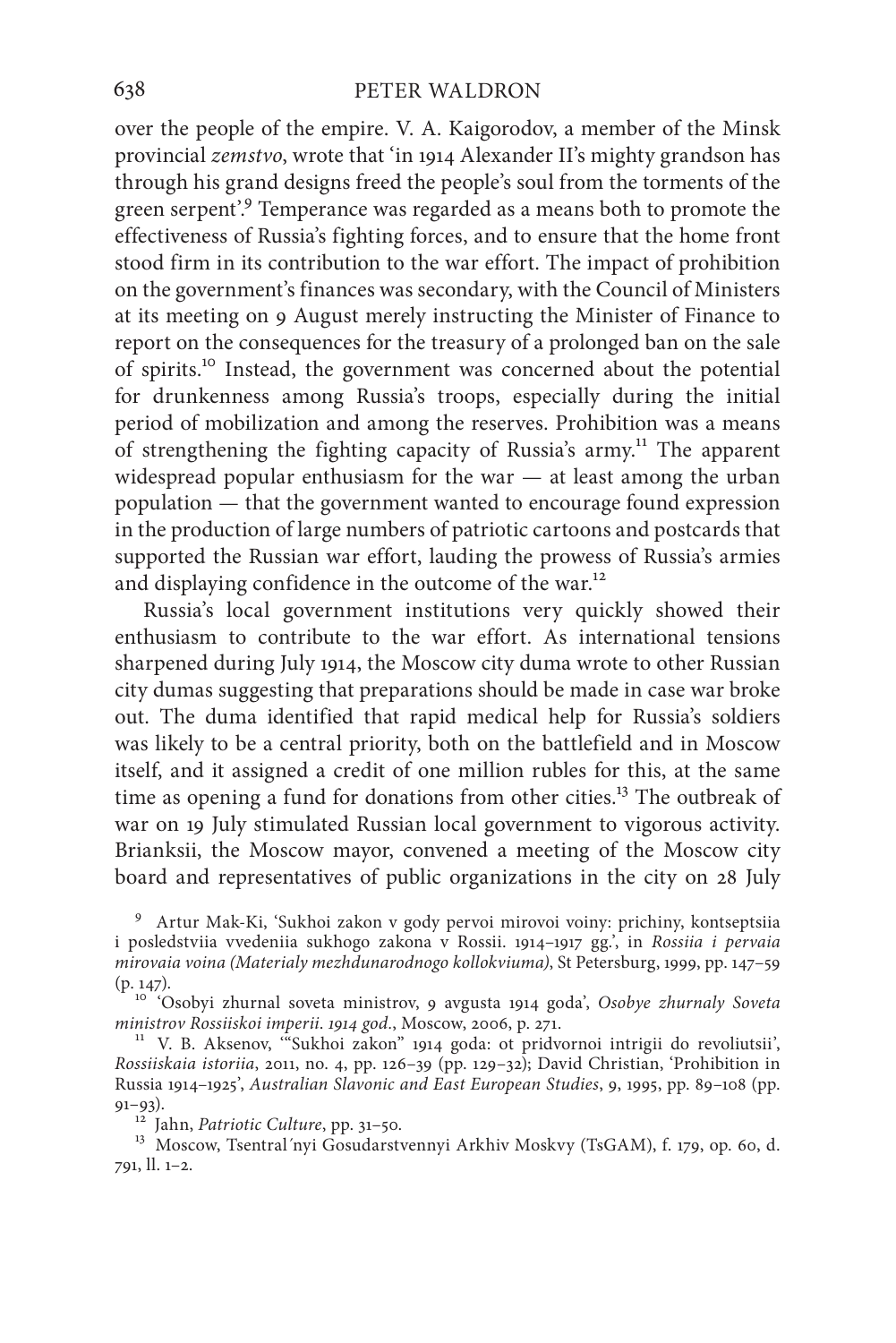to bring some unity to the work of providing for military casualties. Brianskii noted that Moscow's organizations were disunited: the city duma board only had formal links with the Moscow provincial *zemstvo* and had little knowledge of Moscow's overall readiness to provide help for casualties.14 Two days later, on 30 July, a meeting took place in Moscow of representatives from thirty five provincial *zemstva* to discuss the organization of assistance to wounded soldiers. A further six *zemstva* were unable to send representatives but conveyed their support, and the meeting was also attended by Nikolai Guchkov, the former mayor of Moscow who now chaired the Moscow municipal social welfare board and the Moscow branch of the Red Cross, and Georgii L´vov, the chairman of the zemstvo organization for the provision of charitable assistance and a prominent figure in Russian political circles. Only the notoriously conservative Kursk *zemstvo* refused to offer support to the gathering, while the war ministry prohibited representatives of the Don region from taking part. The meeting heard reports from Alexander Samarin, the head of the Russian national Red Cross organization and M. V. Kochergin, the military official responsible for the evacuation of wounded soldiers from the front line. Discussion centred on the establishment of a new national organization to provide assistance to the wounded and the meeting elected L´vov as its head.15 This marked the formal foundation of the All-Russian *Zemstvo* Union. Its function was set out in the second part of its title: it was intended to provide 'assistance to wounded and sick soldiers'.

The following day representatives from *zemstvo* and municipal organizations in the Moscow military evacuation district met in Moscow and noted the huge difficulties that confronted local government organizations in providing help to organize the transport of the wounded from the battlefield and to provide medical help once they had been evacuated. Existing provision for medical care in the Russian empire was very confused and there was no single central ministerial body that oversaw health matters. Responsibility for health was divided between the Ministries of Internal Affairs and War, while charitable organizations as well as the *zemstva* themselves also playing a part in providing medical services.16 During the 1880s, the prominent doctor Sergei Botkin orchestrated pressure to bring national healthcare provision under a

 $^{14}$  Moscow, Rossiiskii Gosudarstvennyi Voenno-istoricheskii Arkhiv (RGVIA), f. 12593, d. 1, l. 83.  $^{\,15}$  RGVIA, f. 12564, op. 1, d. 3, ll. 1–5.

<sup>16</sup> John F. Hutchinson, *Politics and Public Health in Revolutionary Russia*, 1890–1918, Baltimore, MD, 1990, pp. 4–5.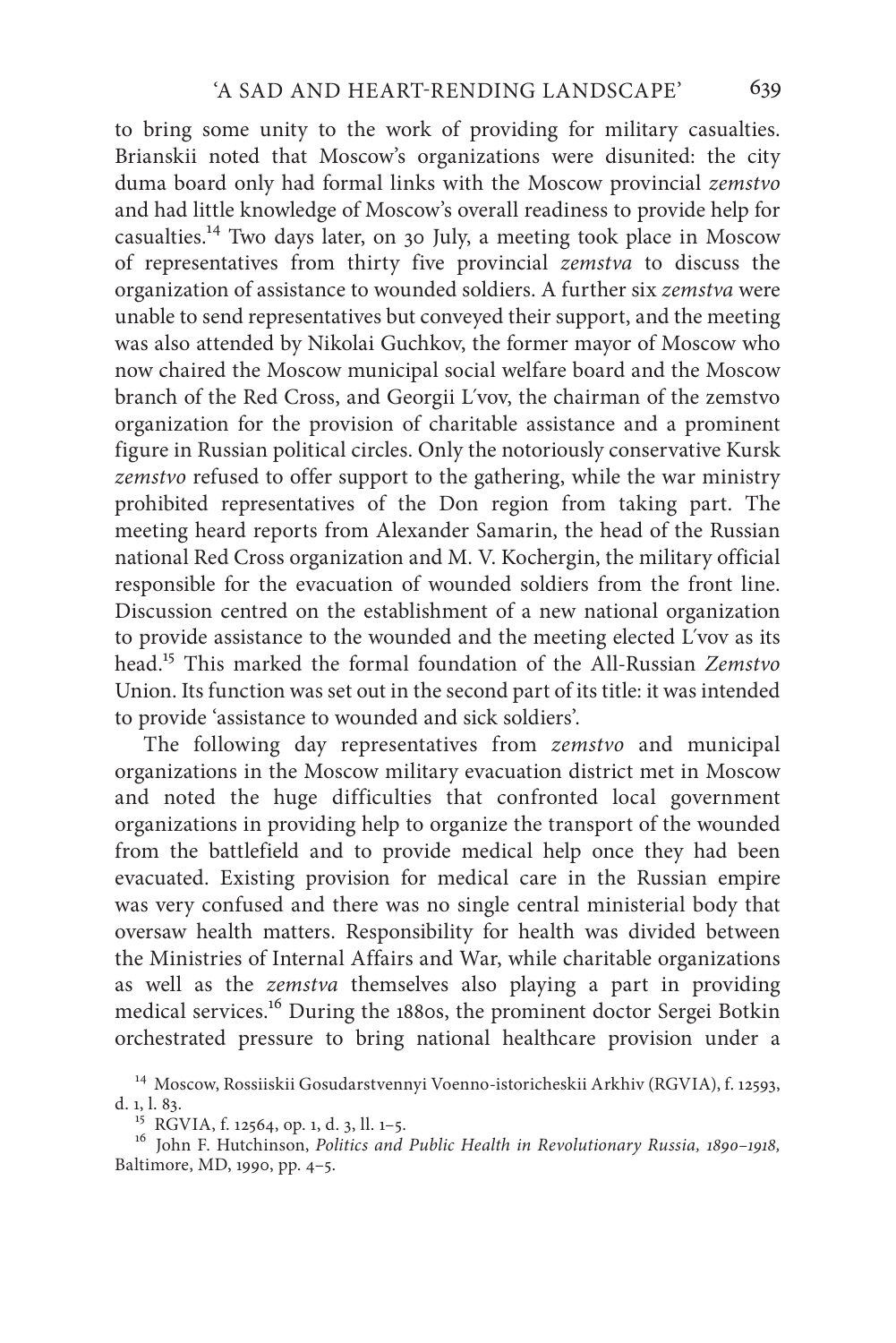single body, but inter-ministerial rivalry meant that the project came to nothing. Instead, the *zemstvo* themselves played a more substantial role in the provision of healthcare.<sup>17</sup> The sheer scale of the task that faced the *zemstva* and city councils in 1914 was, however, entirely novel for them and very different from both their previous work providing healthcare and the experience of the war with Japan a decade earlier. It was immensely complex and made all the more difficult by the impossibility of predicting the precise circumstances in which the war would develop and the potential numbers of wounded. The meeting heard a report from Kochergin about the planning that had been undertaken for dealing with casualties, and the representatives agreed that they needed to unite their efforts to provide proper help.18 The rush of meetings continued on 3 August when a preparatory committee for the new national organization of Russian cities gathered in Moscow. The work to set up a body to bring together Russia's cities ran parallel to the efforts to establish a national *zemstvo* organization and the preparatory committee agreed to invite the whole committee of the nascent *zemstvo* union to its first formal congress.<sup>19</sup>

The Moscow-based initiative to promote unity among local government institutions was supported by most of Russia's provincial *zemstva* and city dumas. Telegrams arrived in Moscow from other cities in the first days of August: the Arkhangel´sk duma regretted that it could not attend the Moscow meeting on 3 August, but reported that it had opened a fifteen-bed hospital to take casualties, while Kazan´ and Vladikavkaz both expressed their support for the new organization. The Ufa city duma held a special meeting on 3 August at which it resolved to take part in the national city union, allocating 15,000 rubles for the purpose, and requesting that the new organization raise the issue of prohibiting the sale of all alcoholic drink during the war. Not every city, however, was as enthusiastic: both the Batum and Vil´na dumas reported that they were unable to discuss the invitation to establish a new national organization due to the circumstances of war and the imposition of martial law.20

The Union of Towns came into formal existence at a meeting in Moscow

<sup>&</sup>lt;sup>17</sup> Samuel C. Ramer, 'The *Zemstvo* and Public Health', in Terence Emmons and Wayne S. Vucinich, (eds), *The Zemstvo: An Experiment in Local Self-Government*, New York, 1982,

pp. 279–314. <sup>18</sup> TsGAM, f. 179, op. 60, d. 791, ll. 34–42, *Zhurnal predstavilelei gorodov i zemstv, prinadlezhashchikh k Moskovskomu Evakuatsionnomu okrugu, po voprosam pomoshchi* 

<sup>&</sup>lt;sup>19</sup><sup> $'$ </sup>TSGAM, f. 179, op. 60, d. 791, ll. 72–73, Zhurnal predvaritel'nogo komiteta po organizatsii obshche-gorodskogo vserossiiskogo s"ezda.

*organizatsii obshche-gorodskogo vserossiiskogo s"ezda*. <sup>20</sup> TsGAM, f. 179, op. 60, d. 791, ll. 53–59, 70.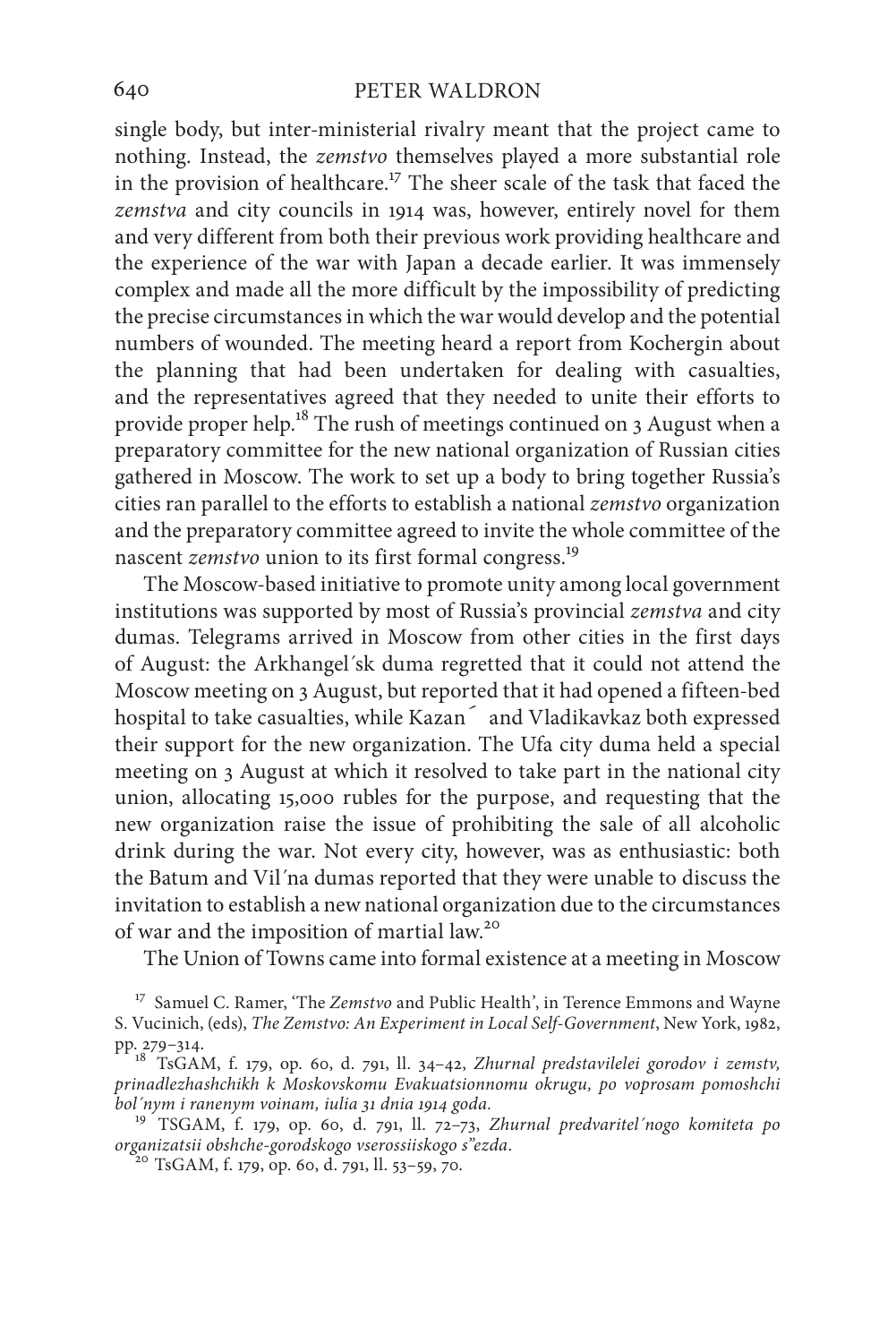on 8 and 9 August. Brianskii's speech set the tone for the gathering, but he did not shy away from recognizing the very difficult consequences that war presented. Brianskii noted that, with millions of men on the battlefield, there would be hundreds of thousands of casualties. Russia must be ready to deal with such large numbers of wounded and there must be unity among the organizations that provided assistance to casualties. He reminded his audience that during the Russo-Japanese war a decade earlier, the *zemstva* had recognized the importance of working together as a united organization. Now, declared Brianksii, it was the turn of Russia's cities to unite and play their part.<sup>21</sup> Official permission for the establishment of both unions was given by the Ministry of Internal Affairs on 12 and 16 August, but this was a formality: on 6 August L´vov had met Nicholas II while the tsar was visiting Moscow. Nicholas welcomed the work of the *zemstva*, and asked L´vov to pass on his good wishes for the success of *zemstvo* work with the wounded.<sup>22</sup> The following day the emperor and empress, together with their daughters, visited *zemstvo* warehouses on Novinskii boulevard, giving a clear sign that the work of local government in support of the war had the stamp of approval from the highest authorities in the empire.<sup>23</sup> The imperial family's immediate approbation of the way in which the *zemstva* and city dumas were uniting in support of the war effort gave the new unions very considerable authority throughout the course of the war: even when the government's enthusiasm for the unions diminished during 1915 and 1916, they were able to point to the personal approval of the sovereign for their work<sup>24</sup>

The way in which the two unions were able to establish themselves so quickly and easily was all the more surprising, given the Russian government's traditional extreme reluctance to countenance any form of organization that brought together the empire's institutions of local government. Ever since *zemstva* and city dumas had been introduced in the 1860s and 1870s during the reign of Alexander II, the St Petersburg government had thwarted almost every attempt by the local government institutions themselves to formulate some type of over-arching organization that united the various provincial, district and municipal bodies. It had

<sup>21</sup> *S˝ezd gorodskikh golov*, pp. 3–4. <sup>22</sup> RGVIA, f. 12564, op.1 , d. 3, l. 19. <sup>23</sup> *Vserossiiskii zemskii soiuz pomoshchi bol´nym i ranenym voinam. Izvestiia glavnogo* 

<sup>&</sup>lt;sup>24</sup> For example, in November 1915 the government attempted to prohibit a meeting of the congress of the Union of Zemstvo. L´vov responded by referring to Nicholas II's August 1914 approval of the union's work. RGVIA, f. 12564, op. 1, d. 9, l. 4.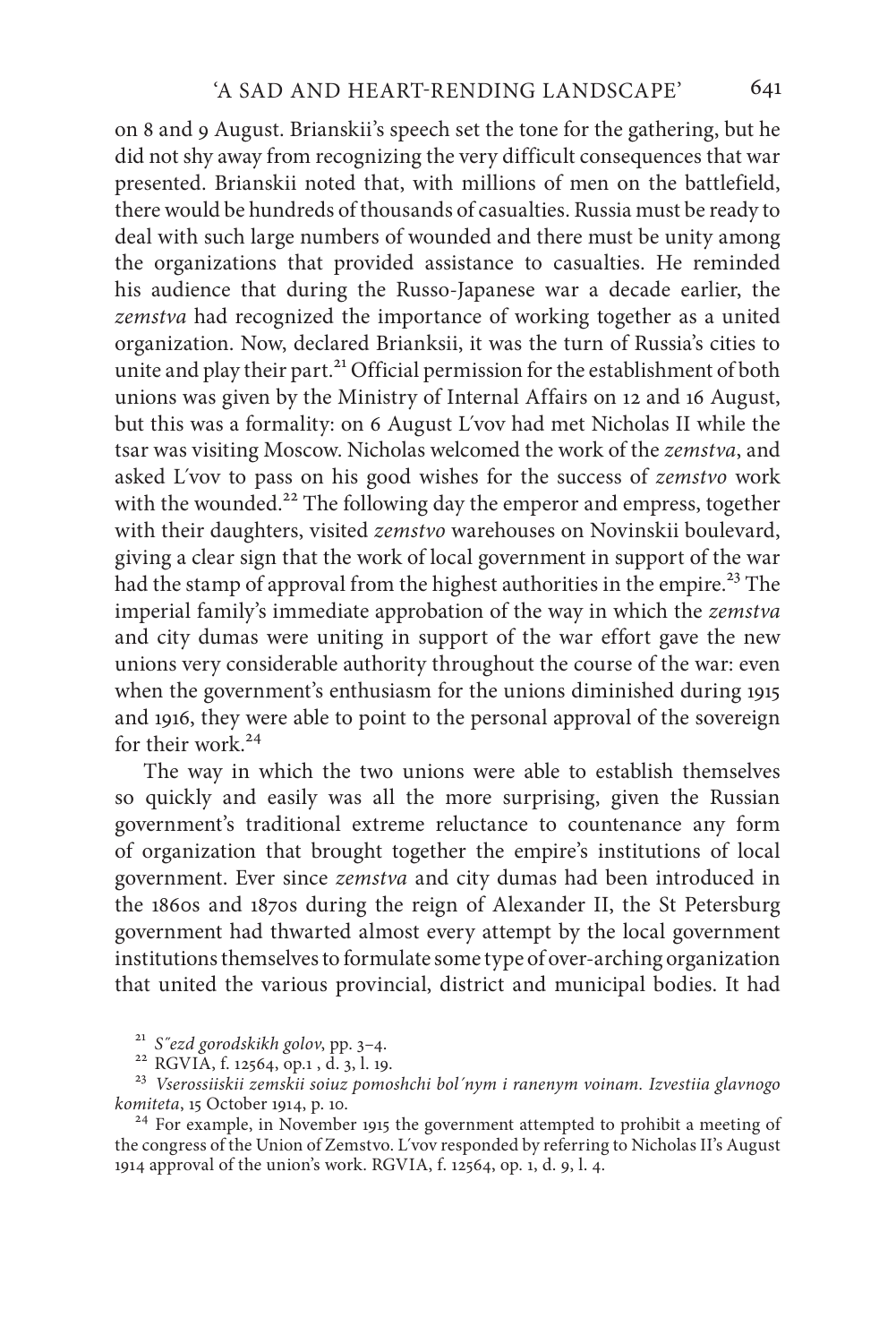only been at times of grave emergency that any form of united action by Russia's local government institutions had been permitted: the Volga famine of the early 1890s and the Russo-Japanese war of 1904–05 were the only real occasions when the state had permitted concerted action by the *zemstva.*25 It was the exceptional circumstances engendered by the outbreak of a full-scale European war that allowed the *zemstva* and city dumas to unite: war was unexpected both in its timing and its scale in 1914. The government was taken by surprise both by the onset of war and by the powerful wave of patriotism that took hold of Russia in July and August 1914 and, for a short period, it was caught off balance and was prepared to concede rights to public organizations that it had been loath to permit for the previous half century. The Minister of Internal Affairs, Nikolai Maklakov, recognized this in his submission to a meeting of the Council of Ministers on 25 November when he wrote that 'the war and its surrounding fervour have given rise to a range of phenomena that were unforeseen by existing legislation and have no precedent in our past'. He noted that, once Nicholas II had met L´vov in Moscow on 6 August, the formation of the *Zemstvo* Union was essentially a *fait accompli* and there had been no proper consideration of their function or organizational structure when formal permission was given for their formation of the two unions. Maklakov argued that the two bodies were essentially operating beyond the confines of the law and that their position should be regularized.<sup>26</sup>

The two unions were, from their initial formation, woven closely into the fabric of Russian elite political life. The *Zemstvo* union attracted liberally-minded *zemstvo* members, and its executive committee included men whose views were largely in the centre and liberal wings of Russian politics. Headed by L´vov, the thirteen members of the committee included Nikolai Guchkov, the brother of the leader of the Octobrist party, Count Vladimir Musin-Pushkin, an elected member of the State Council where he sat with the centre group, Ivan Kanshin, an Octobrist member of the fourth Duma, Count Fedor Uvarov, an elected member of the State Council who had joined the centre-right group, Dmitrii Shchepkin, a senior Duma bureaucrat who had worked as the secretary to the Duma chairman (and who was to perish in the Stalinist purge in 1937). The close relations between the *Zemstvo* Union and the Union of Towns was shown by the inclusion of two representatives from the urban union on

<sup>25</sup> T. I. Polner, *Obshchezemskaia organizatsiia na Dal´nem Vostoke*, vol. 1, Moscow,

<sup>&</sup>lt;sup>26</sup> 'Osobyi zhurnal soveta ministrov, 25 noiabria 1914 goda', Osobye zhurnaly Soveta *ministrov Rossiiskoi imperii*. *1914 god.*, Moscow, 2006, pp. 545–46.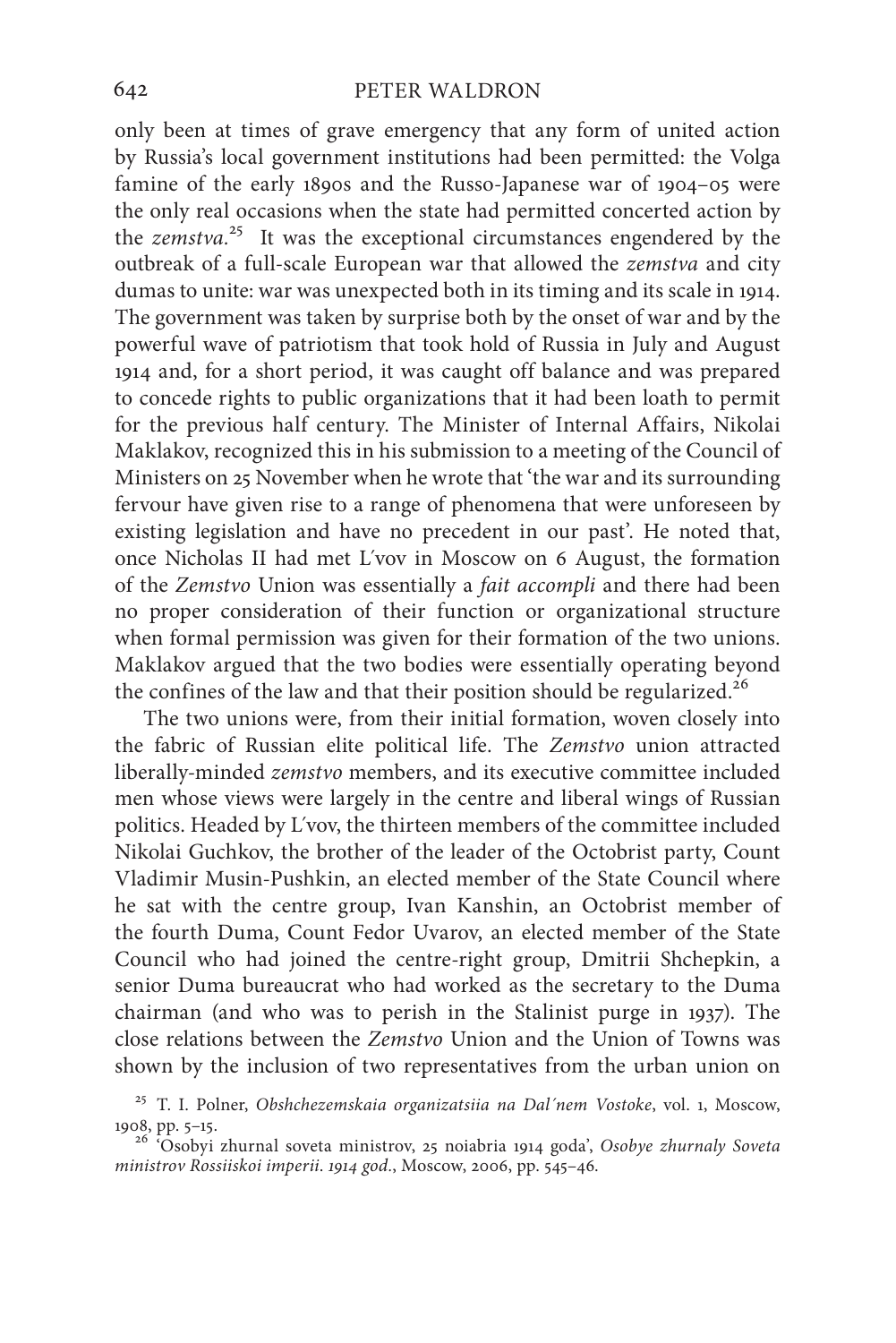the *zemstvo* executive committee: Nikolai Astrov, a prominent Kadet who both sat on the Moscow city duma and was also a bureaucrat working in the State Duma, and Mikhail Chelnokov, a leading Kadet who had been a member of the State Duma since 1907.<sup>27</sup> L vov himself was an aristocrat and Tula landowner who had been a member of the Union of Liberation in the first years of the century and was elected to the First and Second State Dumas in 1906 and 1907 where he was close to the Kadet party, although not a formal member of the Duma party. He took a particular interest in the policy of peasant migration to Siberia and in 1912 was nominated as Moscow mayor, but his appointment was rejected by the Ministry of Internal Affairs who believed that his public pronouncements showed antigovernment sentiment.<sup>28</sup>

The Union of Towns was chaired for its first month by Brianksii until, in September 1914, Chelnokov took over at the organization's helm, and its executive committee shared some of the same members as the *zemstvo* union. Astrov, Guchkov and Shchepkin were members of both bodies, and the Union of Towns committee also included Vladimir Kuzmin-Karavaev, a noted lawyer who had been a member of the first and second State Dumas, before being defeated in elections to the third Duma in late 1907. The Union of Towns had strong connections with the Kadet party, but when Chelnokov was elected as Moscow mayor in September 1914 and took over as chairman of the Union of Towns, he left the Kadet Duma party, arguing that in his new position he should stand apart from party politics.29 The leadership of both unions was intimately bound up with the political structures that had come into being in Russia after the 1905 October Manifesto. Politics — along with family ties — bound together the men who ran the organizations, but it would be a mistake to see the unions simply as offshoots of the Russian political parties that espoused centrist and liberal views. The unions recognized that they had to represent the full breadth of opinion in Russian local government and could not adopt narrowly partisan approaches to politics. Only a single provincial *zemstvo* — Kursk — stood apart from the *zemstvo* union, while the Union of Towns grew dramatically after its formation. In September 1914, the union counted 195 towns among its members, but by January 1915 it had expanded to represent 428 municipalities and in September 1917 it included 630 towns — some 75 per cent of the towns of the empire outside enemy

<sup>&</sup>lt;sup>27</sup> Lichnyi sostav uchrezhdenii vserossiiskogo zemskogo soiuza, Moscow, 1915, p. 4.<br><sup>28</sup> T. I. Polner, *Zhiznennyi put´ kniazia Georgiia Evgenevicha L´vova. Lichnost´. Vzgliady.*<br>Usloviia deiatel´nosti, Moscow, 2001, pp.

<sup>&</sup>lt;sup>29</sup> Shevyrin, *Vlast´ i obshchestvennye*, pp. 42–43.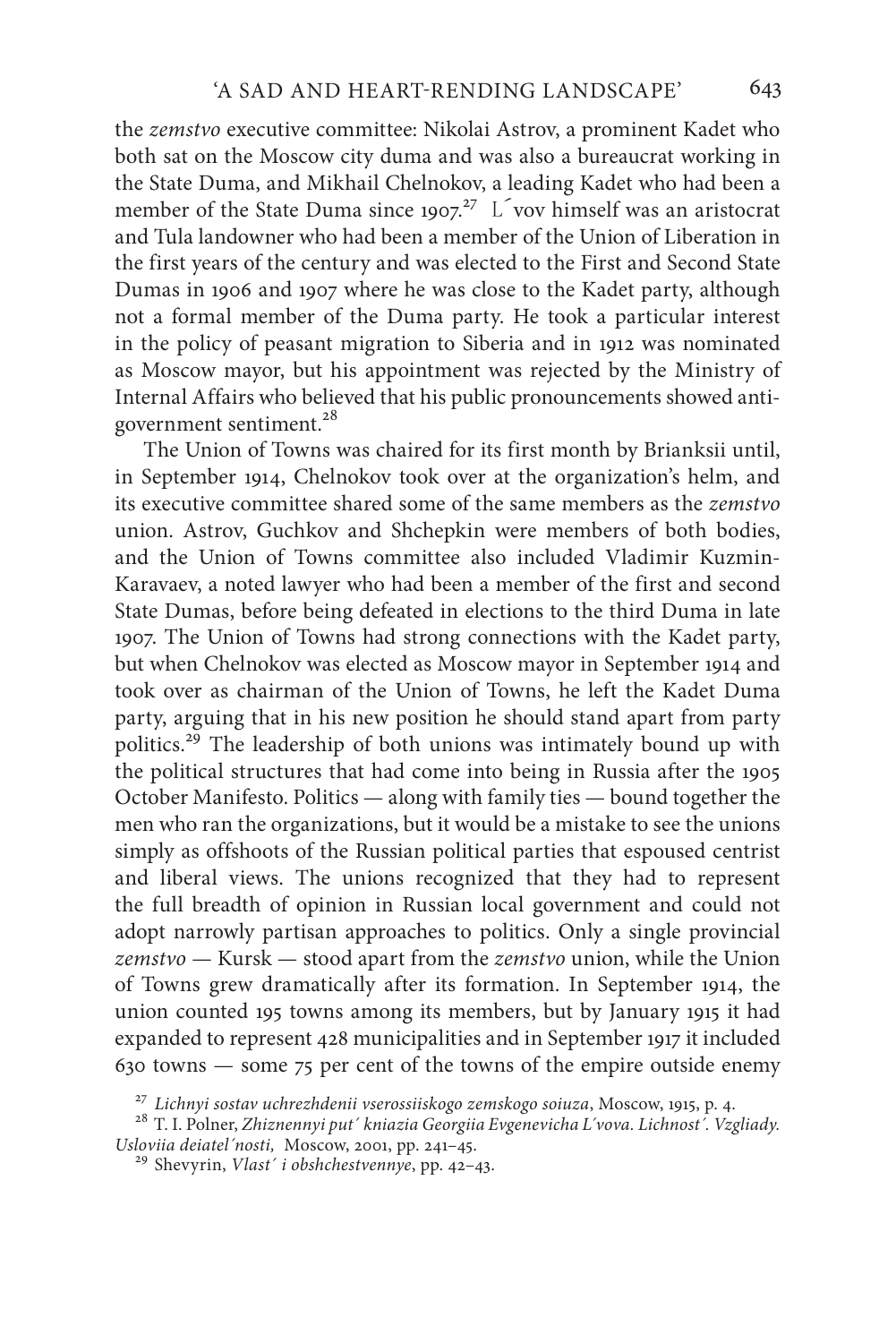occupied territory.30 Astrov, one of the most vocal and radical members of the leadership of the Union of Towns, wrote that

the union never promoted the policy of one or other political party. We were free from party directives. There was a tacit agreement between the members of the Union and the political parties to which we belonged. In our political pronouncements we expressed the attitudes of the social groups that were united by the Union of Towns and formulated these  $i<sup>31</sup>$ 

The formation of the two unions was not prompted by political parties but, given the relatively small number of men who were active in Russian national and local political circles, it was unsurprising that the two unions were led by men who had played a significant part in the legislative institutions that had been created in 1905 and 1906. Enthusiasm for the work of the unions was generated by the circumstances of the outbreak of war, but it also reflected the frustrations of liberal and centre politicians at the way in which they had been marginalized in the Duma and the State Council. The brusque curtailment of the national Duma franchise in June 1907, and the subsequent reduction in liberal representation in the Third and Fourth Dumas, dashed the expectations of an opportunity for open political work that had been created in October 1905. The Kadet party, in particular, had been hounded by the Russian government after its call for civil disobedience in the 1906 Vyborg Manifesto and its members felt deeply frustrated by the way in which Russia's constitutional politics had developed. Ariadna Tyrkova, a prominent Kadet, noted how interest in Kadet party politics had declined by 1914, so that 'only half a dozen people turned up to party congresses' and how Kadet members saw it as desirable 'to intensify their practical work in the public organizations in every possible way'.<sup>32</sup> The centrist Octobrist party had also ossified and almost ceased its extra-parliamentary activity. $33$  The formation of the two unions aimed at giving assistance to Russia's wounded provided a practical outlet for the energies of Russia's moderate and liberal politicians and, moreover, involved them in work that was irreproachable in its aims and content.

<sup>&</sup>lt;sup>30</sup> Tumanova, Obshchestvennye organisatsii Rossii, p. 99.<br><sup>31</sup> Ibid., p. 100.<br><sup>32</sup> *Protokoly Tsentral´nogo komiteta i zagranichnykh grupp Konstitutsionnodemokraticheskoi partii, 1905–ser. 1930-kh gg.*, 6 vols, Moscow, 1994–99, vol. 2, pp. 364–66. <sup>33</sup> F. A. Gaida, *Liberal´naia oppositsiia n putiakh k vlasti (1914–vesna 1917 g.)*, Moscow,

<sup>2003,</sup> p. 48.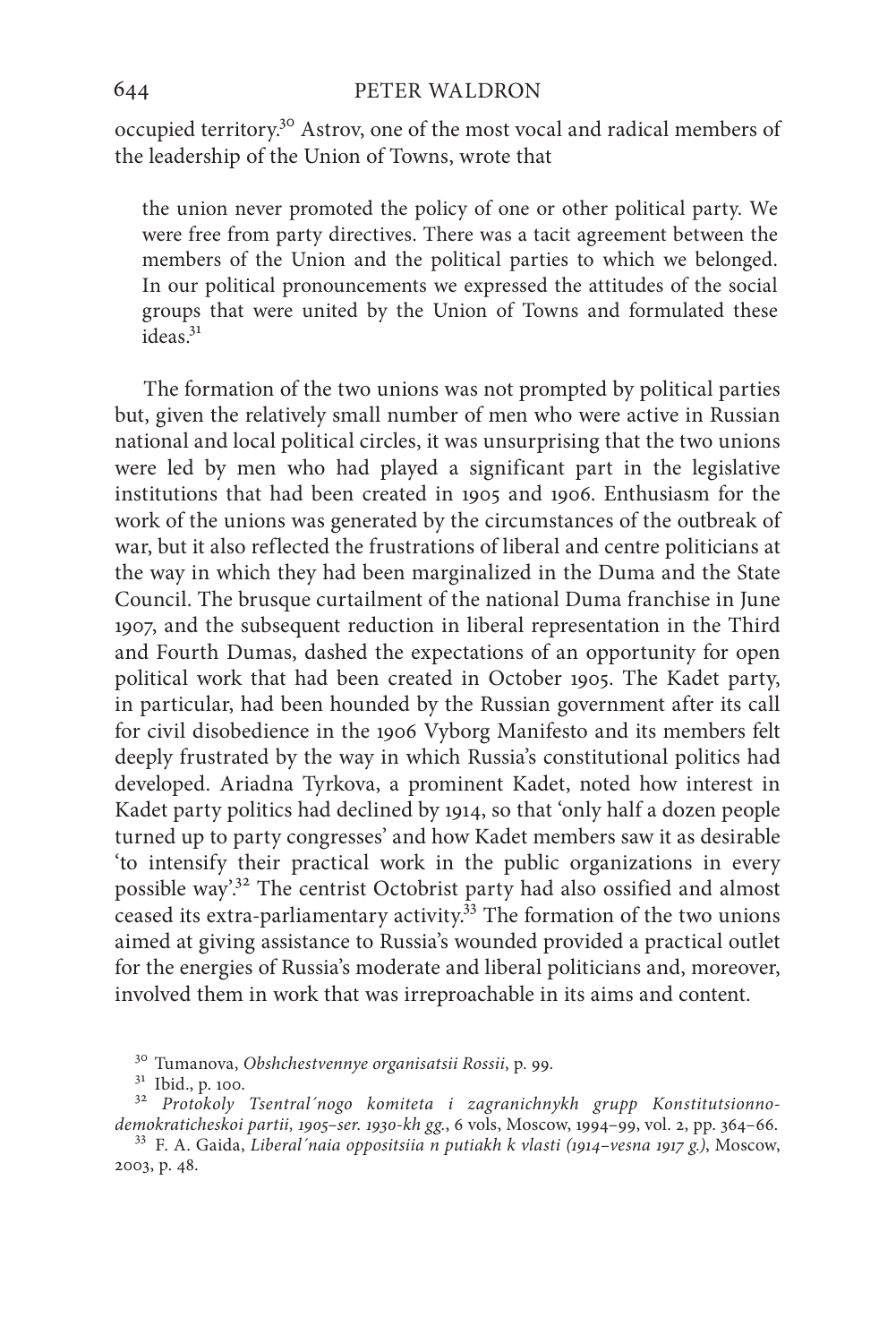The war on Russia's western borders accelerated very quickly. The policy agreed between the French and Russian military before the outbreak of war assumed that the brunt of the initial German attack would come in Western Europe and that, therefore, the Russians must open an offensive early in the war to distract the Germans from their onslaught on the French. Russian troops crossed the border into East Prussia on 4 August, the sixteenth day of the war, and two Russian armies were ordered to entrap the German forces in a pincer and force them to retreat. The Russian strategy proved to be wholly unsuccessful: the forested lakeland of East Prussia was difficult terrain for an offensive, while Russian command was at times chaotic and the actions of the Russian forces were poorly coordinated. The railway network on the Russian side of the border was weakly developed, making it difficult for the Russians to move their troops quickly and easily. Within two weeks, the Russian armies had been routed by the Germans: the Second Army was encircled by the Germans and its commander, General Samsonov, committed suicide. The battle of Tannenberg was followed by a German advance that pushed Russian troops back across the border in the battle of the Masurian Lakes, bringing an ignominious end to the first Russian actions of the war.<sup>34</sup> Russia fared much better against the Austro-Hungarian armies in Galicia and was able to seize the city of L´vov on August 21, but only at the cost of very heavy casualties. More than 100,000 Russian soldiers were taken prisoner by the Germans in East Prussia and 40,000 were imprisoned to the Austrians in Galicia, but these figures were dwarfed by the numbers of men who were killed and wounded. Some 100,000 Russian troops lost their lives in the battles of 1914, and more than 210,000 were wounded between the outbreak of war and early October.35

The Russian army had made substantial preparations for dealing with casualties, drawing on the experience of the war with Japan a decade earlier. There was an official recognition that the numbers of casualties in a major European war would far exceed anything seen in the wars of the nineteenth century, and that it was therefore essential to evacuate the wounded as quickly as possible from the battlefield. The Russo-Japanese war had shown that it was vital to have a cohesive set of organizations dealing with the wounded since, as the General Staff noted 'the absence

<sup>34</sup> M. V. Os´kin, *Istoriia pervoi mirovoi voiny*, Moscow, 2014, pp. 100–07; N. Stone, *The* 

*Eastern Front 1914–1917*, London, 1998, pp. 59–69. <sup>35</sup> RGVIA, f. 2003, op. 2, d. 426, l. 7. B. Ts. Urlanis, *Istoriia voennykh poter´. Voiny i narodonaselenie Evropy. Liudskie poteri vooruzhennykh sil Evropeiskikh stran v voinakh XVII–XX vv. (istoriko-statisticheskoe issledovanie)*, St Petersburg, 1994, pp. 142–46.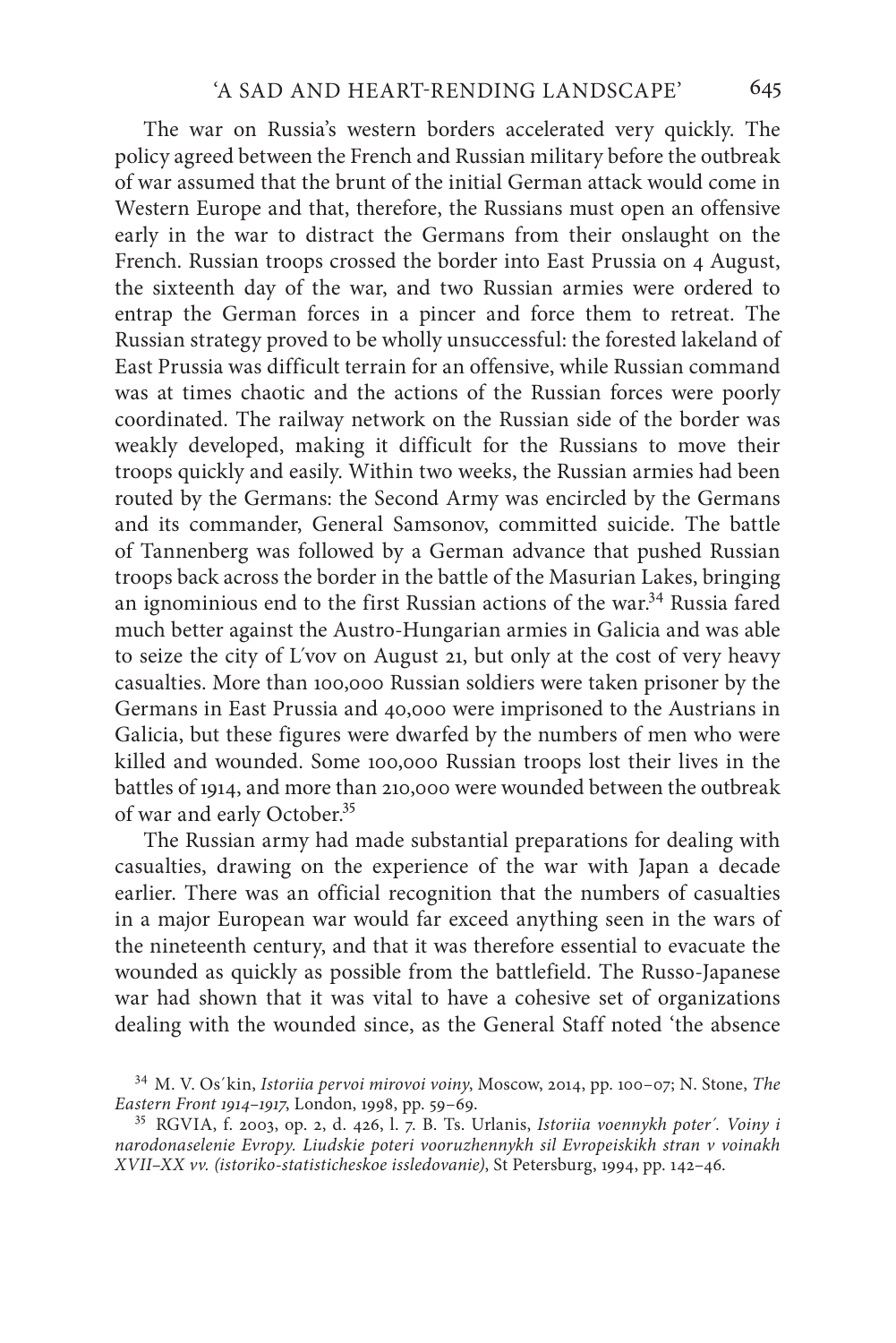of coordination and communication in the activity of [evacuation] institutions was a serious defect in the evacuation work in the war'.36 The military planning for dealing with the wounded in the event of a war was based on dividing Russia into two zones. The area closest to the front line, west of a line from Lake Ladoga in the north, through Smolensk to Azov in the south was under the exclusive control of the military authorities, while civilian bodies were responsible for the rest of the empire. Military planning envisaged that only the army would work in the western areas, and that public organizations, while they could offer widespread material help, would be restricted to playing a role outside the military zone.<sup>37</sup> The evacuation administration of the General Staff was to take charge of the process and the wounded would be taken to first aid points close to the battlefield and, after basic treatment, be transported by hospital trains to distribution centres in cities in the Russian interior where they would spend a few days having their injuries assessed.<sup>38</sup> The least seriously injured would then be moved to other cities where they would be under the care of public organizations. The military understood that there would be significant demand for hospital trains and, when the chairman of the Russian Red Cross addressed representatives from towns in the Moscow evacuation district on 31 July, he indicated that the army would welcome assistance from public organizations in equipping trains. The civilian ministries had also considered their needs in the case of war in the wake of the conflict with Japan, and in 1908 the Council of Ministers had requested each ministry to report on the issues that faced it in preparing a plan for national defence. None of the ministries mentioned the need to prepare for caring for large numbers of wounded, indicating the lack of responsibility that they each felt for providing medical services across the empire.<sup>39</sup>

Even though the Chief of the General Staff had acknowledged in a 1911 report that the scale of casualties would be much greater than during previous wars, the military continued to base their calculations of the likely numbers of wounded on the experience of previous conflicts. The general staff believed that, with its knowledge of the size and composition of the armies on the battlefield, it could predict the numbers of casualties

ll. 430–46. I am grateful to Dominic Lieven for this reference.

<sup>36</sup> 'Doklad nachal´nika general´nogo shtaba voennomu ministru, 21 maia 1911', *Sanitarnaia sluzhba russkoi armii v voine 1914–1917 gg. (Sbornik dokumentov)*, Kuibyshev,

<sup>&</sup>lt;sup>37</sup> Laurie S. Stoff, *Russia's Sisters of Mercy and the Great War: More than Binding Men's Wounds, Lawrence, KS, 2015, pp. 48–49.* 

<sup>&</sup>lt;sup>38</sup> I. B. Belova, *Pervaia mirovia voina i rossiiskaia provintsiia 1914-fevral<sup>'</sup> 1917*, Moscow, 2011, p. 130. <sup>39</sup> St Petersburg, Rossiiskii Gosudarstvennyi Istoricheskii Arkhiv, f. 1276, op. 4, d. 130,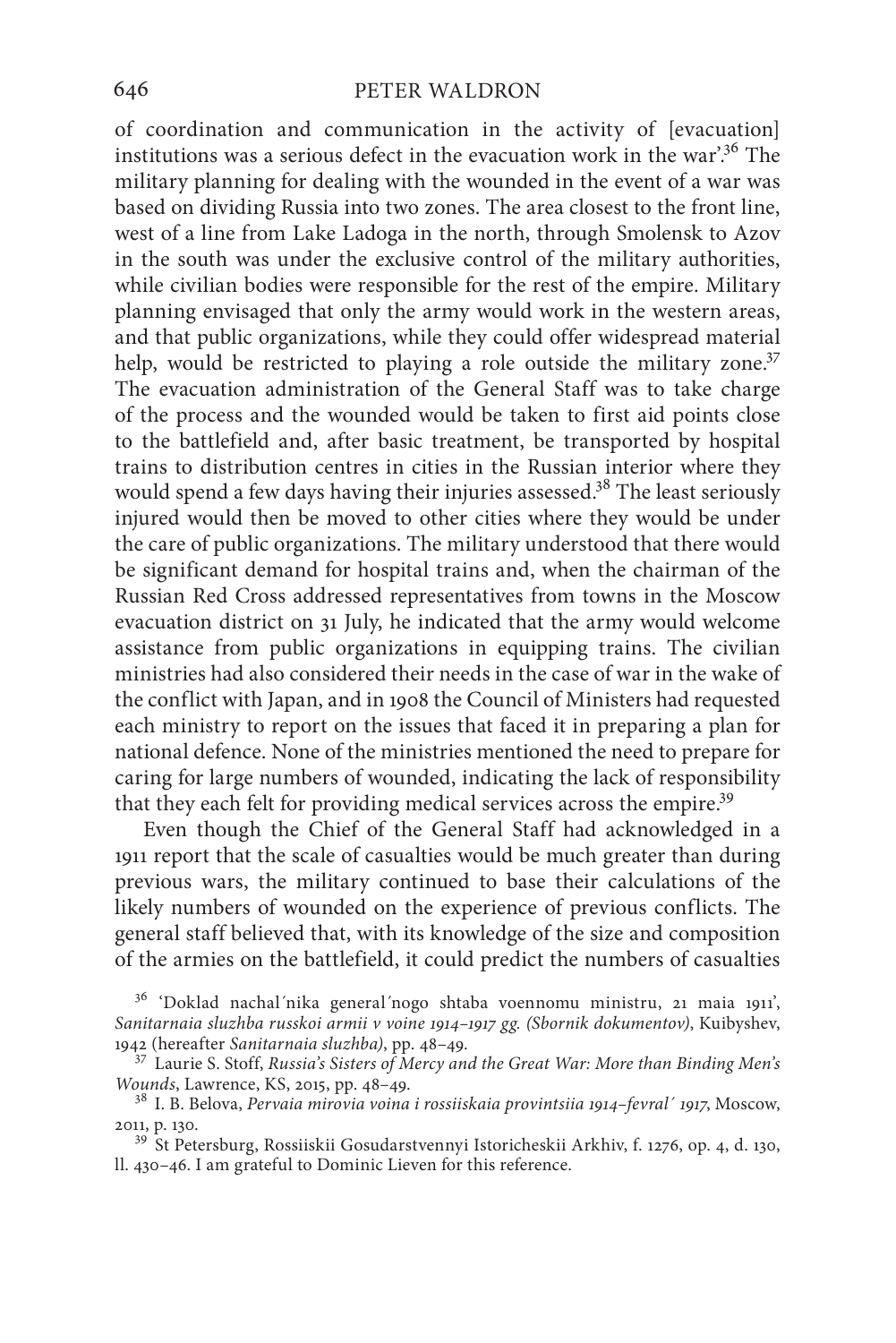very precisely and it estimated that Moscow — at the centre of the Russian railway network and thus likely to take the bulk of wounded — would receive between 35,000 and 70,000 casualties each month.<sup>40</sup> Speaking in early August, Samarin — the head of the Russian Red Cross — was even more precise in his estimates of the numbers of wounded that would require treatment. The general staff had identified seven cities as distribution centres for casualties and had calculated that there would be a total of 119,700 wounded men each month, allocating 3,000 to Vologda, 11,200 to Tver´, 25,000 to Rzhev, 18,000 to Viazama, 26,500 to Briansk, 17,500 to Kursk and 18,500 to Khar´kov. Wounded men would be transferred from these towns to treatment points, with Moscow taking the heaviest load of 35,000 men each month. Rostov, Samara and Voronezh were each to receive more than 20,000 wounded a month, with 2,500 going to Perm´. 41 The planning set out the details of the railway routes that hospital trains were to take to transport casualties, identifying five routes by which wounded would arrive in Moscow. The general staff estimated that sixteen hospital trains would be needed to transport the wounded inside the Moscow evacuation district, with a further sixty six trains required to bring casualties from the  $front<sup>42</sup>$ 

While the general staff had set out the basic elements of its evacuation plan for casualties, much remained uncertain when war broke out. It very quickly became clear that, while the army had made very precise calculations about the number of casualties and how they should be treated, it had failed to move beyond its paper planning to ensure that the physical and human resources needed to implement its plans were in place. The Moscow city board expressed significant concerns about the ability of the city to cope with the scale of the task that it was expected to deal with. At its meeting on 28 July, the board set out the gulf that existed between its planned role and the current extent of provision for receiving casualties: while the city was expected to take at least 35,000 wounded men each month, the city board noted that Moscow hospitals had only a total of 3,500 beds available. At the same time, there had been no discussion of how to provide all the necessary equipment for treating the wounded, and the city board questioned the availability of basic medical supplies and linen.<sup>43</sup>

<sup>40</sup> TsGAM, f. 179, op. 60, d. 791, ll. 35–36, *Zhurnal predstavilelei gorodov i zemstv, prinadlezhashchikh k Moskovskomu Evakuatsionnomu okrugu, po voprosam pomoshchi* 

<sup>43</sup> RGVIA, f. 12593, d. 1, ll. 83-84, *Zhurnal No. 1 soveshchaniia Moskovskoi Gorodskoi* 

*bol´nym i ranenym voinam, iulia 31 dnia 1914 goda*. 41 *S˝ezd gorodskikh golov,* p. 7. <sup>42</sup> TsGAM, f. 179, op. 60, d. 1, l. 22, 'Po evakuatsii ranenykh i bol´nykh v predelakh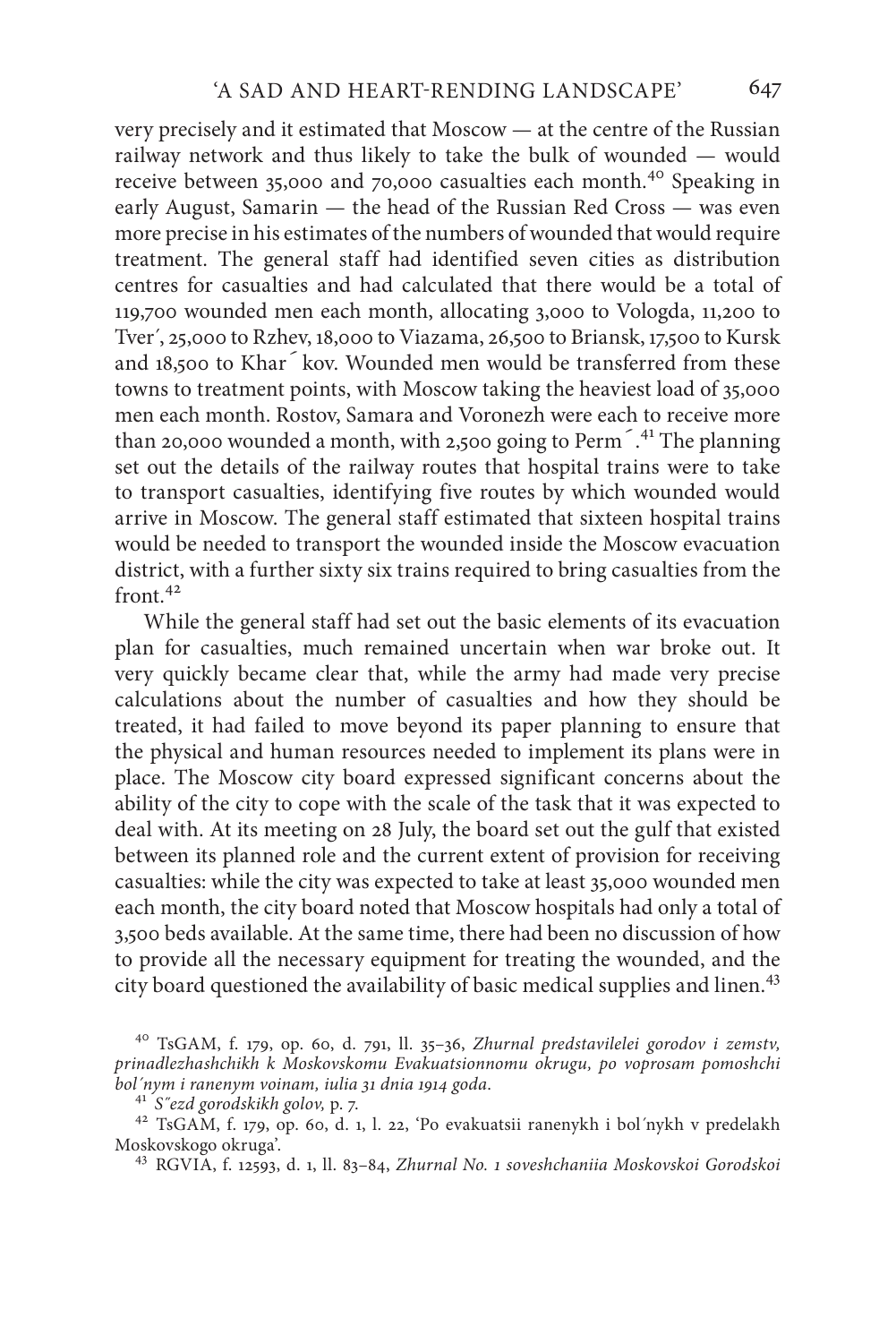The rapid engagement of the Russian armies in East Prussia brought the plans for dealing with casualties into sharp focus. The first train carrying casualties arrived in Moscow on 6 August and within three days some 2,000 wounded men had been transported to the city.44 Within a few days there were reports of increasing numbers of trains arriving in Moscow, and the city authorities quickly realized that the situation was becoming very difficult. It was clear that the casualties had not been fed while they were on the trains bringing them to Moscow, while seriously wounded men were being transported in the same railway carriages as men who had only light injuries. Within two weeks of the first arrivals of casualties in Moscow, the position had become desperate. The city had insufficient places to house the wounded who were arriving each day, and by 18 August the 'huge and wholly unexpected flood of wounded men' meant that it was forced to take over the Brest night-shelter to house casualties, even though the building was entirely unsuitable for this purpose. Every vacant building at Moscow railway stations was requisitioned as temporary accommodation for the wounded and, even when all available railway buildings had been acquired to use for casualties, there were still insufficient beds for the men. On 23 August, the city board heard a report that the wounded would now have to lie on the floor in any vacant public building that could be found and that, therefore, as much straw as possible must be bought from the city's markets to provide basic bedding.<sup>45</sup> Other cities in western Russia found themselves under similar pressure. The city of Kaluga received less than a day's notice of the arrival of more than 1,100 wounded men in mid-August and were told that a further 600 casualties would be sent there. The Kaluga mayor reported that the war ministry had refused to make any contribution to the costs of caring for the wounded and stated that Kaluga could take no more casualties.46 The Moscow city board declared on 18 August that the war ministry's evacuation plans had collapsed and that the city was having to take on tasks that were wholly unexpected. The board was angry that the ministry was incapable of fulfilling its legal duty to care for casualties, and that the city of Moscow was being placed in such a difficult position.<sup>47</sup>

The seriousness of the situation facing the army in dealing with casualties was all too obvious to observers. The head of the General Staff's evacuation section wrote on 10 August that:

*Upravy s predstavitel´iami obshchestvennykh uchrezhdenii i organizatsii g. Moskvy. Iiulia* 

<sup>&</sup>lt;sup>44</sup> TsGAM, f. 179, op. 60, d. 791, l. 78.<br><sup>45</sup> TsGAM, f. 179, op. 60, d. 769, ll. 60, 72, 81–85, 94, 103.<br><sup>46</sup> TsGAM, f. 179, op. 60, d. 1, 128.<br><sup>47</sup> TSGAM, f. 179, op. 60, d. 769, ll. 85, 107.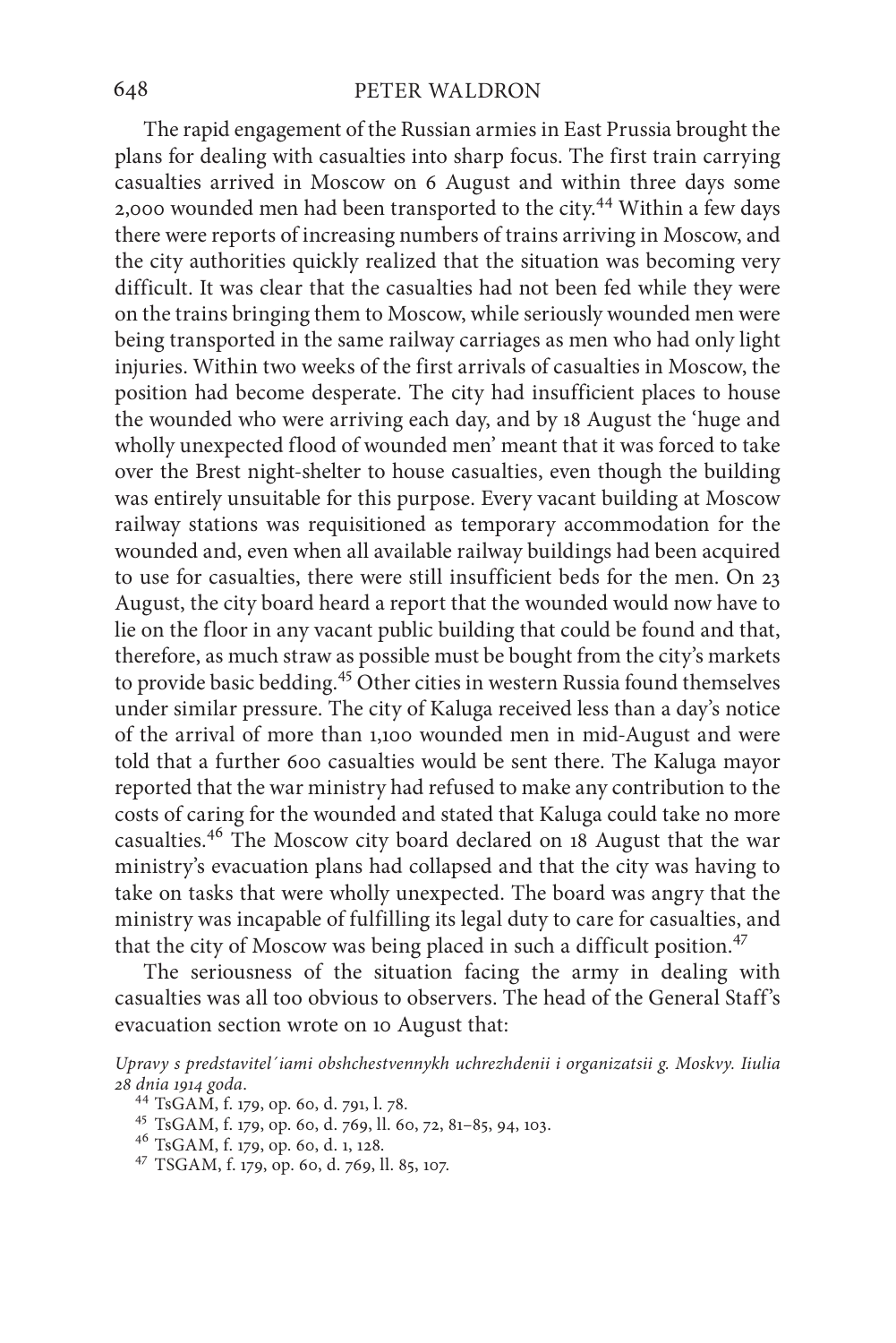wounded and sick have started to arrive in the internal evacuation zone from the front. For the moment, numbers are small, but more men can be expected every day. The institutions of the internal evacuation organizations are however, completely unprepared to receive and accommodate casualties: distribution and regional evacuation points have not been set up; hospitals have not been organized; medical and other staff have not been selected and assigned to appropriate locations; the war ministry does not have proper hospitals for the long-term care of the wounded and the mobilization plans include no provision to establish or staff such institutions. It is plain that the internal evacuation organizations have neither the ability to receive casualties, nor to care for them.<sup>48</sup>

The desperate situation confronting the army was especially clear in the region just behind the front line: the head of the Vil´na railway police sent a telegram to his colleague in Baranovichi on 19 August reporting that 'more than 3,000 casualties have been crammed into Pinsk station over the past two days. Some men have not been fed for two days. The evacuation commission has not organized transport or food. Discontent is growing among the men'. Two days later on 21 August, the chief of the general staff sent a telegram to the quartermaster of the South Western front on 21 August noting that

yesterday a train filled with wounded troops from Kholm made up of fiftytwo goods wagons travelled from Baranovichi to Minsk without any food or medical supplies. The wounded have not been fed or had their dressings changed for several days and have no money. The commander-in-chief has ordered the most decisive measures be taken to deal with the medical organization of the army […] for your information, the head of the medical section at the front-line is being replaced by a general.

The quartermaster replied that 'the mobilization timetable requires 100 field hospitals to be established in the South West reserve region. […] So far, only fifty four hospitals have arrived. We are short of forty six field hospitals. The need for them is huge'.<sup>49</sup>

Newspapers reported on the pressures that the wounded placed on the empire's social fabric. During September 1914 *Moskovskie vedomosti* published a series of commentaries entitled 'The Wounded', noting on 3

<sup>48</sup> 'Raport nachal´nika evakuatsionnogo upravleniia GUGSh i. d. nachal´nika GUGSh, 10 avgusta 1914 g.', *Sanitarnaia sluzhba,* pp. 209–10. <sup>49</sup> Ibid., pp. 210–11.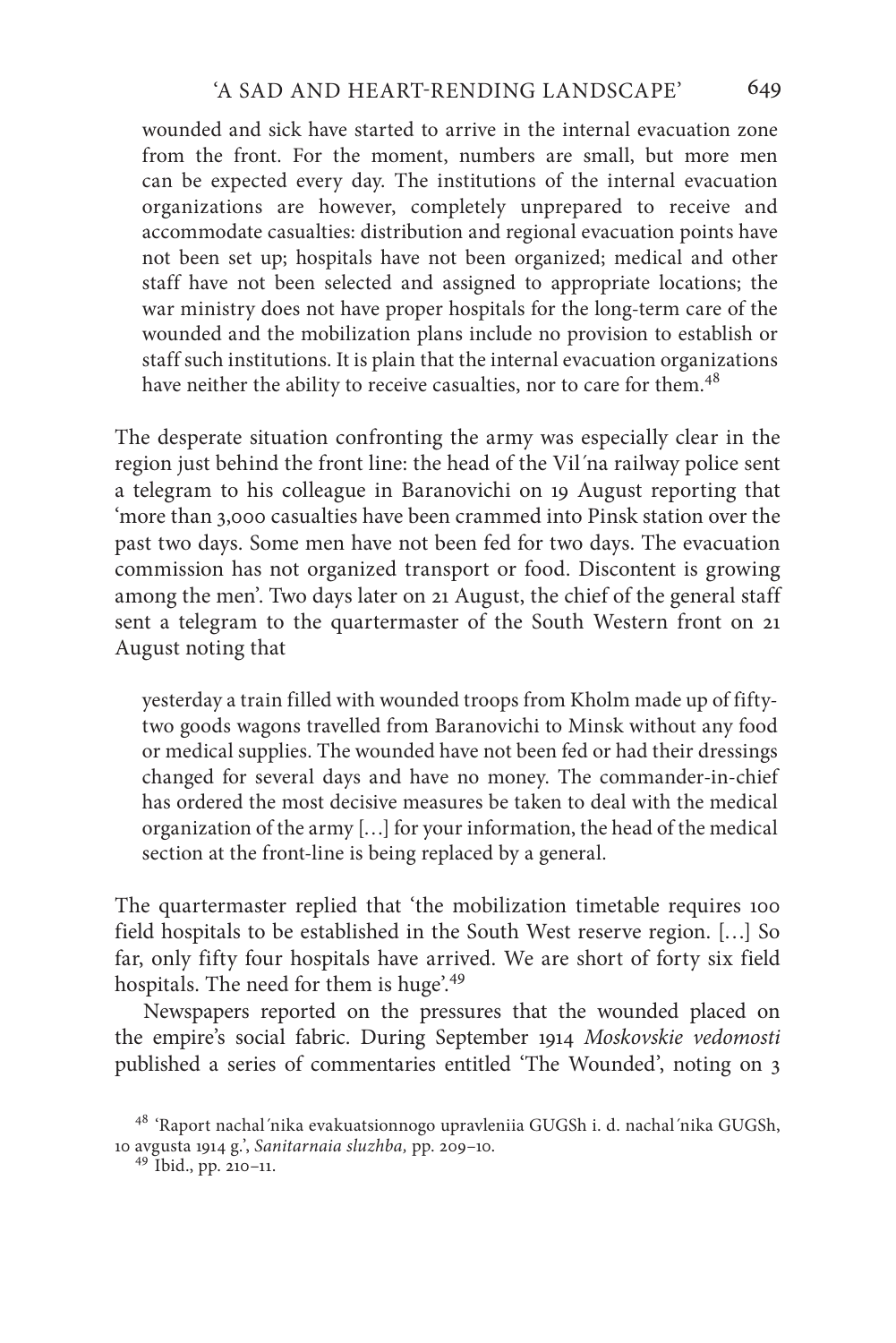September that 'the most typical feature of Moscow life now is the wounded. [...] a sad and heart-rending landscape'.<sup>50</sup> The following week, the newspaper reported that 'there are now very many wounded in Moscow. All the public and private hospitals are overcrowded. Everyone is asking for the lightlywounded and convalescent to be moved elsewhere'.<sup>51</sup> The Russian political and social elite took a keen interest in the treatment of casualties. The Dowager Empress Mariia Fedorovna wrote in her diary on 9 August that 'the Red Cross is behaving marvellously, in contrast to the war ministry which is doing precisely nothing to help the wounded' and she demanded that Grand Duke Nikolai Nikolaevich, the Commander-in-Chief, take urgent action to prepare a proper evacuation plan for the wounded.<sup>52</sup> Count Ivan Tolstoi, the Petrograd mayor, reported a conversation with a Moscow politician who 'painted a terrible picture of the condition of casualties in the old capital: there were now upwards of 35,000 wounded men there, but there were not enough hospital places for them, so many walk the streets in hospital gowns, asking for charity from passers-by'.<sup>53</sup> Sergei Mel´gunov, the former Kadet politician and prolific journalist, commented in his diary on the disorganization and lack of preparedness for dealing with the wounded. He recounted reports of fully-staffed hospitals that had no patients, while others had hundreds of wounded to care for, but only a handful of nurses.<sup>54</sup> The organization of care for the wounded was in a state of extreme disarray and Mel´gunov noted that hospitals were short of bandages and clothing for their patients. His sister, Praskoviia Mel´gunova, wrote in her diary in September 1914 that the military hospital on Ekaterinskaia square had 600 patients, but only eight nurses and three doctors. Operations were being carried out without anaesthetic and 'there were cries of pain' throughout the building.<sup>55</sup> The chairman of the State Duma, Rodzianko, wrote to Grand Duke Nikolai Nikolaevich, expressing the concern of society about the disorganization of medical care for the wounded. The commander in chief responded to Rodzianko, recognizing the poor organization for dealing with the wounded and explaining that it was due to the very rapid engagement of Russia's troops in full-scale fighting along a front that was more than 700 km in length. Disturbed by the reaction to the chaos, Nikolai Nikolaevich instructed Prince P. A.

- 
- <sup>50</sup> Moskovskie vedomosti, 3 September 1914, p. 3.<br>
<sup>51</sup> Moskovskie vedomosti, 10 September 1914, p. 4.<br>
<sup>52</sup> Dnevniki Imperatritsy Marii Fedorovny (1914–1920, 1923 gody), Moscow, 2005, p. 52.<br>
<sup>53</sup> I. I. Tolstoi, Dnevnik
- 
- 
-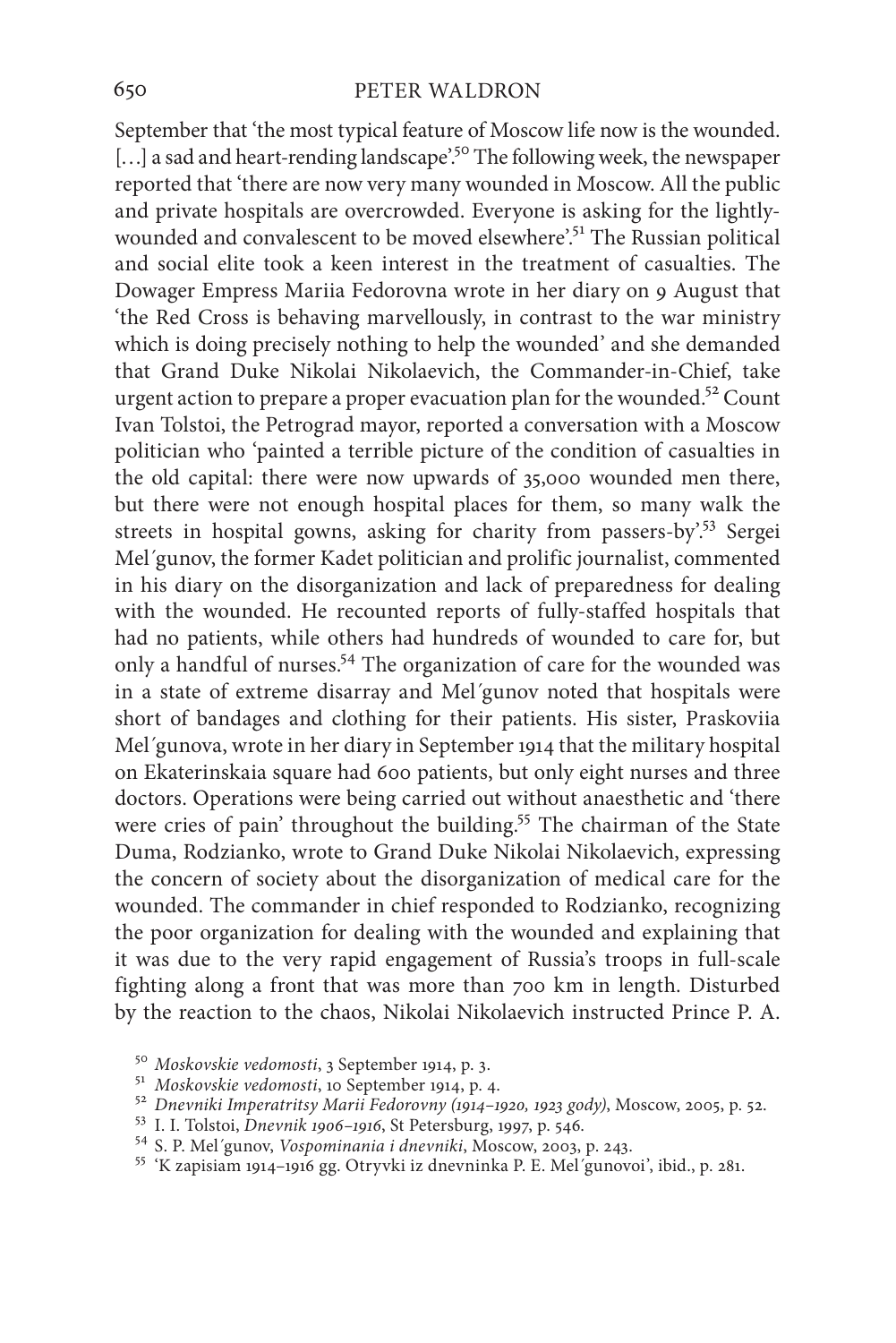Oldenburgskii, the newly-appointed head of the sanitary and evacuation department, to hold a meeting with Rodzianko and discuss with him what was being done and what would be done in the future to alleviate the situation.<sup>56</sup>

In these chaotic circumstances, Russia's local government institutions were able to stake their claim to play a major part in providing assistance to Russia's military casualties. The official report of a meeting of the Moscow *zemstvo* on 25 July included a vigorous rallying call to action:

with the first rumblings of the coming storm, and simultaneously with the shouts of victory, there will also be heard the groans of thousands and tens of thousands of men wounded and dying on the battlefield. It becomes, therefore, the duty of those who remain at home to strain every effort to render them timely aid. Those left at home should take up positions in regular battle array, so as to be ready to carry out quickly, promptly and efficiently the task of aiding the sick and wounded that will confront them and will probably assume gigantic proportions. Who, if not public institutions whose business is to provide for the needs of the people and who have had many years of practical experience in caring for the sick, with organized forces at their command, should undertake the task of uniting the isolated forces in this great work, which demands such complex organization?57

The collapse of the war ministry's plans to evacuate and treat casualties meant that there was an immediate need for Russia's local government institutions to provide assistance, especially in Moscow. The scale of the help needed was initially unclear: on 23 July the Moscow city board heard a report that Moscow hospitals could accommodate 1,600 casualties.<sup>58</sup> However, when representatives from the Moscow evacuation district met on 31 July, it was reported that civilian patients had been discharged from hospitals where possible, so that the city now had 3,500 vacant beds, with the intention that this would rapidly rise to 10,000. Moscow University promised to take a further 600 casualties immediately and, could, in case of necessity, increase this to 2,000. The Moscow *zemstvo* offered up to 10,000 hospital beds, but it was clear that, even with these promises of

 $^{56}$ A. B. Astashov, 'Soiuzy zemstv i gorodov i pomoshch´ ranenym v pervuiu mirovuiu voinu', Otechestvennaia istoriia, 1992, no. 6, pp. 169–72, (p. 171).

<sup>&</sup>lt;sup>57</sup> Vserossiiskii zemskii soiuz pomoshchi bol'nym i ranenym voinam. Obzor deiatel'nosti *Glavnogo Komiteta. 1 avgust 1914 – 1 fevral´ 1915*, Moscow, 1915, pp. 20–21. <sup>58</sup> TsGAM, f. 179, op. 60, d. 769, l. 12.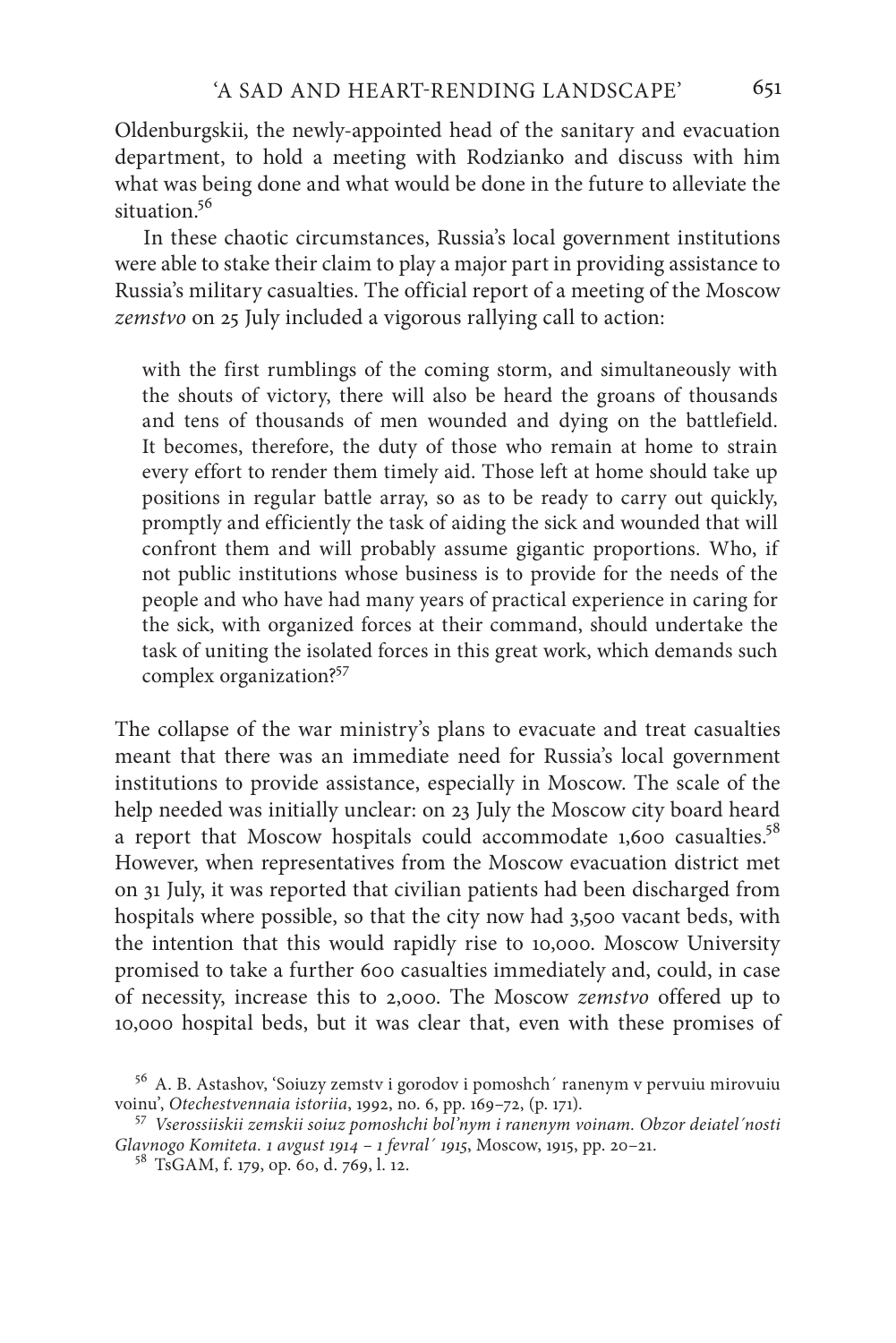help, the total number of beds offered was likely to be less than half of what would be required. There was a recognition that the figures for casualties calculated by the war ministry were purely theoretical and that the actual numbers of wounded could be two or three times as many as the army had predicted.59 Two days later the Moscow city board estimated that the city might receive up to 50,000 casualties each month and appealed for every public organization — merchant associations, the Stock Exchange committee, gentry assemblies, trade associations and monasteries — to play a part in providing assistance.<sup>60</sup> When the preparatory committee for the Union of Towns met on 3 August, it recognized the enormity of the task facing it. The new organization saw its immediate priorities as being to find premises to accommodate the wounded, establish hospitals, the evacuation of the wounded, coordinating the purchasing of supplies to provide medical care, organizing the sewing of linen, providing help to soldiers' families and collecting financial contributions to support its work $61$ 

The initial stresses of war were also felt in Russia's provincial towns and cities. The Viazma representative at the meeting of city mayors in early August noted how the task of caring for the wounded presented significant difficulties for his town of 100,000 people. Viazma needed new buildings to accommodate casualties, while it had a severe shortage of medical personnel. More problematically, the city was located in the area of Russia that was under military control and therefore public organizations were not permitted to play a part in evacuating and treating the wounded. Representatives from Voronezh, Nizhnii-Novgorod, Kaluga and Tver reported that their cities each lacked the financial resources to implement plans for evacuating and caring for the wounded, while the Kursk delegate noted that his city could fulfil barely one tenth of what was being demanded of it.<sup>62</sup> Casualties were arriving in cities to the south west of Moscow from mid-August. In Orel, the provincial governor agreed with the Orthodox church to take over the spacious premises of the diocesan girls' school to accommodate wounded men, while the local military authorities provided a barracks building in the town of El´ets to take 1,000 casualties so that by

<sup>59</sup> TsGAM, f. 179, op. 60, d. 791, ll. 34–41, *Zhurnal predstavilelei gorodov i zemstv, prinadlezhashchikh k Moskovskomu Evakuatsionnomu okrugu, po voprosam pomoshchi* 

*bol'nym i ranenym voinam, iulia 31 dnia 1914 goda*. <sup>60</sup> TSGAM f. 179, op. 60, d. 769, l. 16. <sup>61</sup> TSGAM, f. 179, op. 60, d. 791, l. 72, *Zhurnal predvaritel´nogo komiteta po organizatsii* 

*obshc-gorodskogo vserossiiskogo s"ezda, 3 avgusta 1914 goda*. <sup>62</sup> *S˝ezd gorodskikh golov,* pp. 28–33.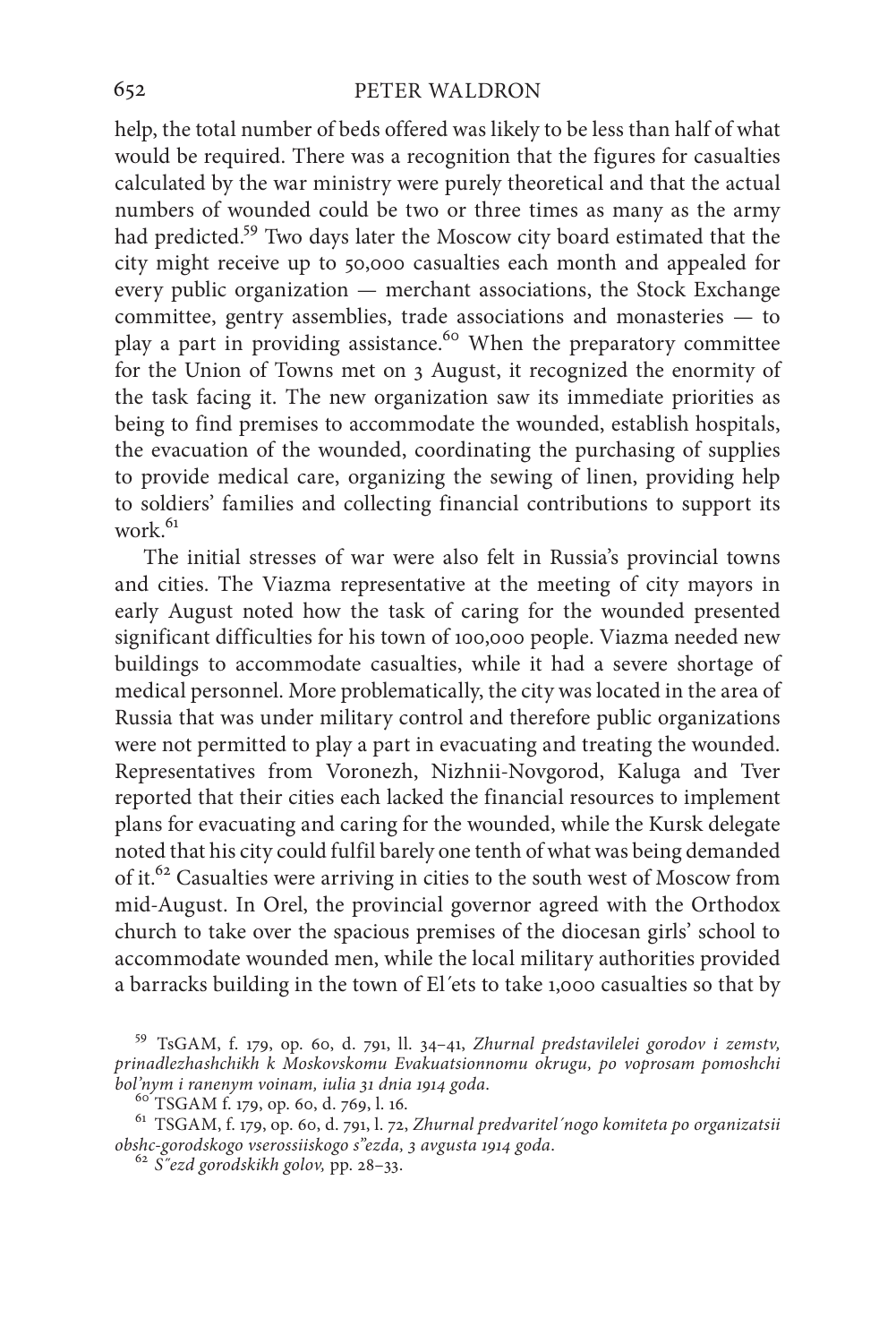the end of August the province was able to house 3,000 wounded men.<sup>63</sup> At the same time, the Nizhnii-Novgorod mayor reported that the city had been unable to accommodate 300 casualties in *zemstvo* hospitals, as they were unprepared for such an influx of wounded and asked for proper communication between the various organizations involved in evacuating casualties.64

Russian local government acted quickly to provide help to military causalities. Immediately after the establishment of the *zemstvo* union was approved by the government, the union began to plan the way in which casualties could be distributed across Russia's provinces, making calculations for different numbers of wounded and working out the movement of hospital trains to evacuate men from the front line. By the middle of August the national *zemstvo* union had decided to equip fifty hospital trains to evacuate the wounded, although a shortage of suitable railway wagons meant that the trains could not be brought into immediate service. The war ministry, recognizing that its initial insistence on excluding public organizations from the war zone was untenable, asked for twenty trains to be sent to the front line. Each train would convey nearly 400 casualties and by late August the first *zemstvo* trains were at work.<sup>65</sup> The union then began to identify suitable hospitals, initially using existing institutions. It was immediately clear that these institutions would not be adequate, and the union looked for any buildings close to both existing hospitals and to railway stations. By the middle of September, the Moscow *zemstvo* was able to report that it had almost 18,000 beds available for casualties. The Moscow provincial *zemstvo* equipped four of its own hospital trains to move the wounded across the fifteen provinces of the Moscow region, and in the first five months of war the Moscow zemstvo was able to evacuate nearly 120,000 men.<sup>66</sup>

The work of evacuating casualties and treating their injuries revealed that Russia's soldiers needed much greater levels of assistance. The wounded had to be fed, and the two unions began to establish feeding stations at key points along the railway routes where hospital trains ran. As summer ran into autumn, the casualties required warm clothing and mayors in both Vladimir and Nizhnii-Novgorod reported that they had purchased winter clothes and footwear. The newly-established hospitals

<sup>&</sup>lt;sup>63</sup> Belova, *Pervaia mirovia* voina, p. 132.<br><sup>64</sup> RGVIA, f. 12564, op. 1, d. 22, l. 3.<br><sup>65</sup> *Vserossiiskii zemskii soiuz pomoshchi bol´nym i ranenym voinam. Izvestiia glavnogo*<br>*komiteta*, 15 October 1914, pp. 14–15, 31.

<sup>&</sup>lt;sup>66</sup> RGVIA, f. 12564, op.1, d. 3, ll. 7-8.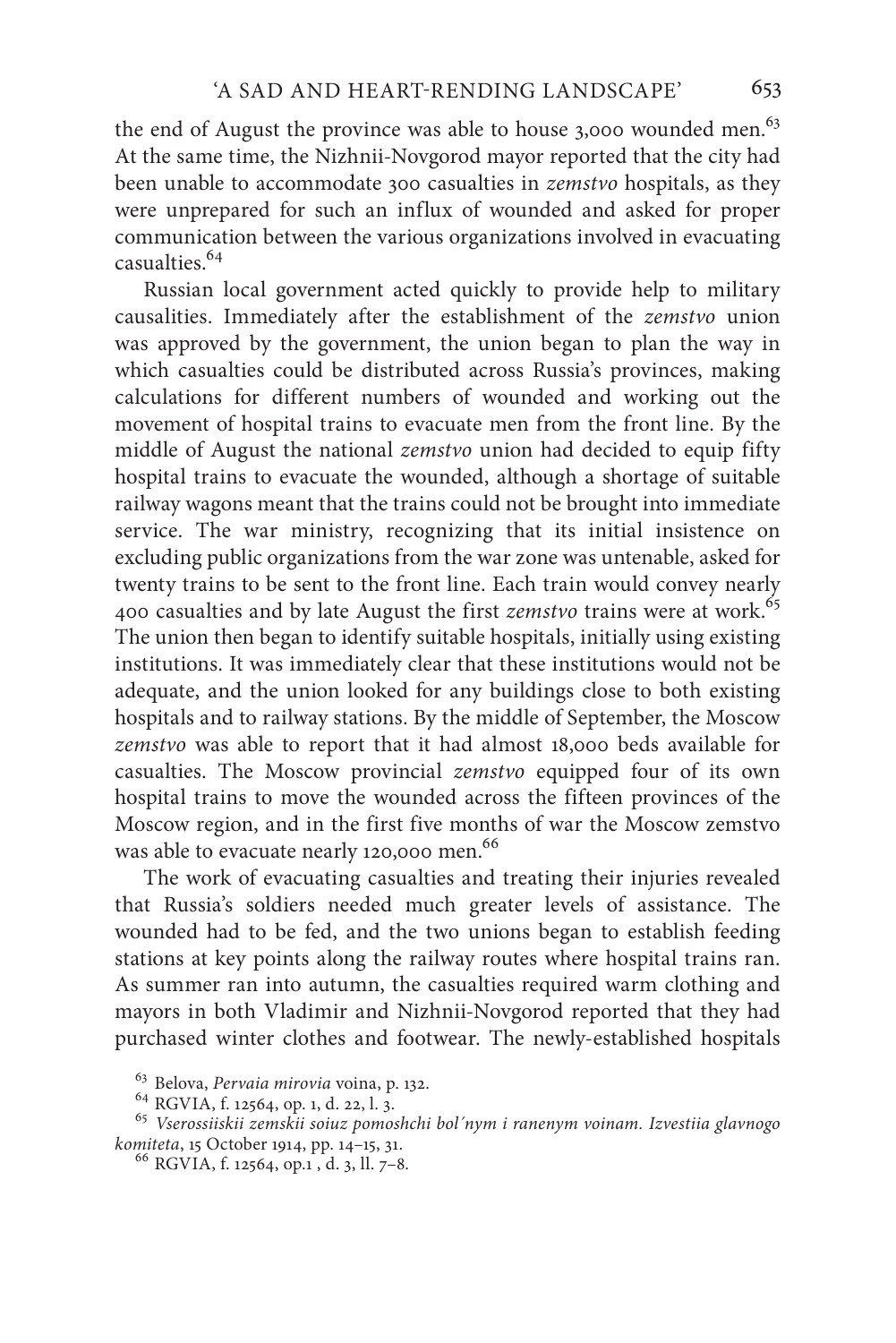also required equipping and the Union of Towns began work to organize a central linen store, while it also sought to deal with the shortage of medical instruments by sending sample sets of instruments to provincial towns to show local manufacturers what was needed. Provincial cities each had their own needs: it was reported that Kiev required bathhouses for the wounded men, while Zhitomir needed basic first aid material and Viatka was short of linen. A report in autumn 1914 identified the serious situation facing men who had lost limbs as a result of their injuries and the Union of Towns agreed that a workshop should be established to manufacture prostheses.<sup>67</sup>

Despite the level of detailed planning by the two unions in the first weeks of the war, the situation remained chaotic and confused. Moscow's position at the centre of the Russian railway network meant that it continued to receive the greatest number of wounded men. The city Duma tried to relieve the pressure on the city's hospitals by offering private individuals twelve rubles per month if they would take care of a lightly wounded man in their own homes. The Duma considered requisitioning private property to provide accommodation for the wounded, and it also faced a significant shortage of doctors and other medical personnel to treat casualties. Even when men recovered from their injuries, it was difficult to discharge them from hospital: many of the soldiers had inadequate clothing and by mid-September the Moscow city Duma had to limit the distribution of clothing to convalescent soldiers otherwise it would have no supplies for newly arrived men. To try to ameliorate the situation, the Duma proposed to organize a 'clothing collection week' in Moscow. Even when soldiers could be discharged from hospital care, the army was reluctant to accept them back into its ranks, as by September 1914 the army's own distribution points were overwhelmed and chaotic.<sup>68</sup>

The financial costs of providing such widespread care to the wounded were very substantial and the question of how the work of local government was to be funded was very high on the agenda for both the national unions and individual *zemstva* and city councils. The two unions made it clear to the Russian government that they could only provide support to the wounded if they received significant financial assistance from the national government. At the first meeting of the Union of Towns it was agreed to send a delegation to Petrograd to make it plain that, while Russia's cities were ready to use all the resources they could generate themselves by

<sup>&</sup>lt;sup>67</sup> RGVIA, f. 12593, d. 46, ll. 50, 63–64, 79.<br><sup>68</sup> TsGAM, f. 179, op. 60, d. 769, ll. 107–17, 145; d. 770, l. 8.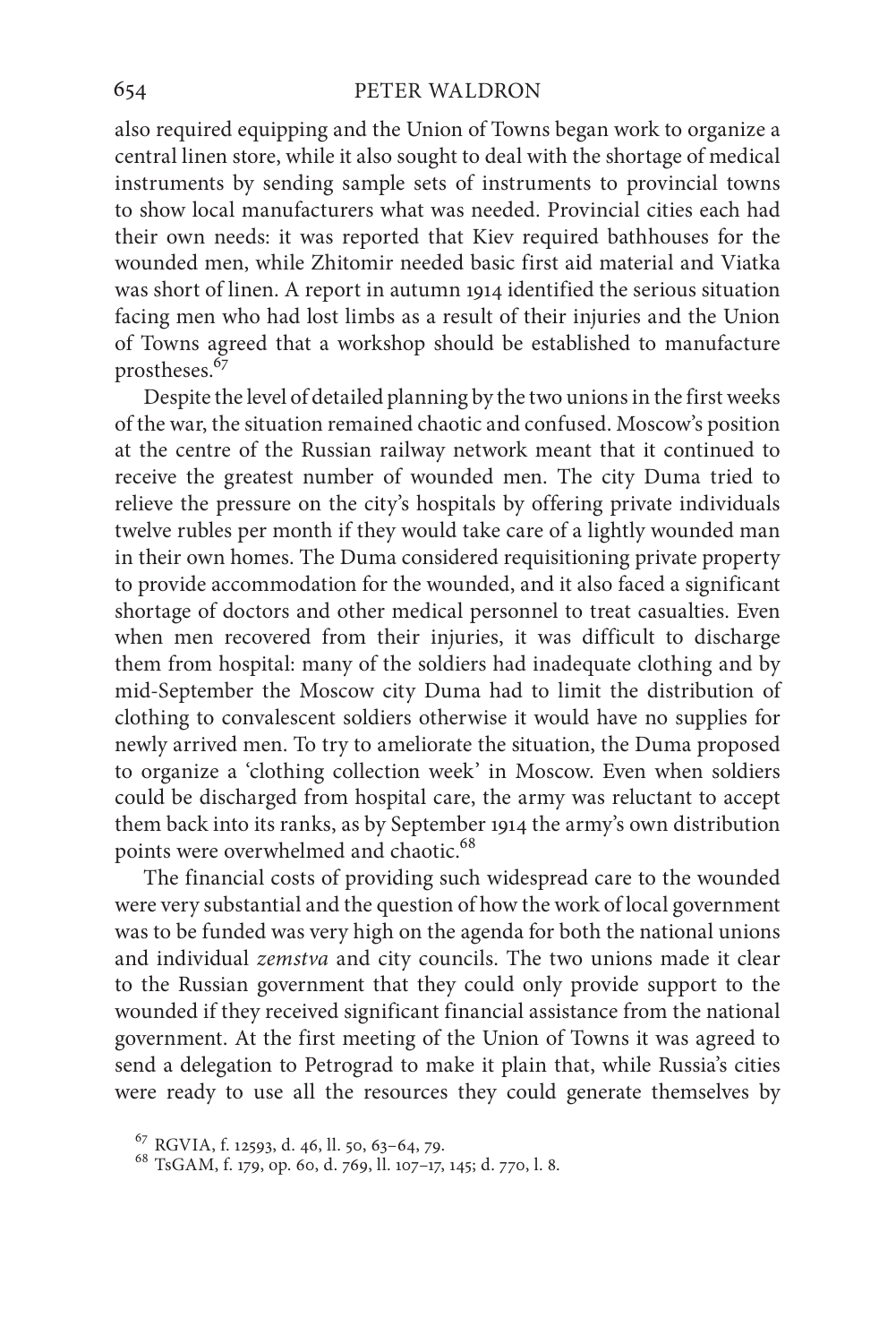reducing their other activities and by seeking loans, they needed financial help from the government in order to carry out all the tasks that were needed.69 Brianskii, the Moscow mayor and chairman of the Union of Towns, travelled to Petrograd as soon as the organization had been established and had a sympathetic hearing from the government. On 12 August he met Goremykin, the chairman of the Council of Ministers, Maklakov, the Minister of Internal Affairs, Bark, the Minister of Finance and Krivoshein, the head of the agriculture department. The ministers promised financial assistance to the new organization, with one million rubles to be provided immediately and a further twenty million rubles once the union had produced detailed estimates of expenditure.70

Financial contributions also came from a wide variety of individuals and groups. Sergei Morozov, the Moscow businessman and art patron, donated 500,000 rubles to the *zemstvo* union and a further 200,000 rubles to the Union of Towns in August 1914 — and was received personally by Nicholas II and thanked for his contributions. The Petrograd city Duma board contributed 100,000 rubles to the union, while it also received donations in kind, including one of 500 bottles of wine. Funding also came directly from the military, with the Moscow army commander contributing 4,000 rubles towards the cost of clothing for casualties. By the end of August, the unions had gained a better idea of the scale of the financial resources needed to cope with the demands being placed upon them. They estimated that some 104 million rubles was required to assist with caring for casualties in the area of the empire outside the military zone: the provision of a single hospital bed cost 125 rubles, while the unions needed three million rubles to equip bathhouses, feeding stations and temporary barracks, and a further five million rubles was needed to spend on measures to combat the spread of infectious diseases and 1.3 million rubles for linen. The Moscow military commander was asked to provide a further 50,000 rubles to clothe regular soldiers who were being discharged; the Union of Towns estimated that they needed 40,000 winter coats, 50,000 hats and 40,000 pairs of boots.<sup>71</sup> The Union of Towns held further meetings with ministers early in September, and the government repeated its promise to provide the necessary resources for the work of the unions.

<sup>69</sup> RGVIA, f. 12593, d. 1, 30–31, *Zhurnal No 1 Komiteta Vserossiiskogo Gorodskogo Soiuza* 

*pomoshchi bol´nym i ranenym*. <sup>70</sup> RGVIA, f. 12593, d. 46, l. 51. <sup>71</sup> RGVIA, f. 12593, d. 1, l. 229, 152, 238, 249, *Zhurnal No 3 Komiteta Vserossiiskogo Gorodskogo Soiuza pomoshchi bol´nym i ranenym*; *Vserossiiskii zemskii soiuz pomoshchi bol'nym i ranenym voinam. Izvestiia glavnogo komiteta*, 15 October 1914, pp. 8, 11.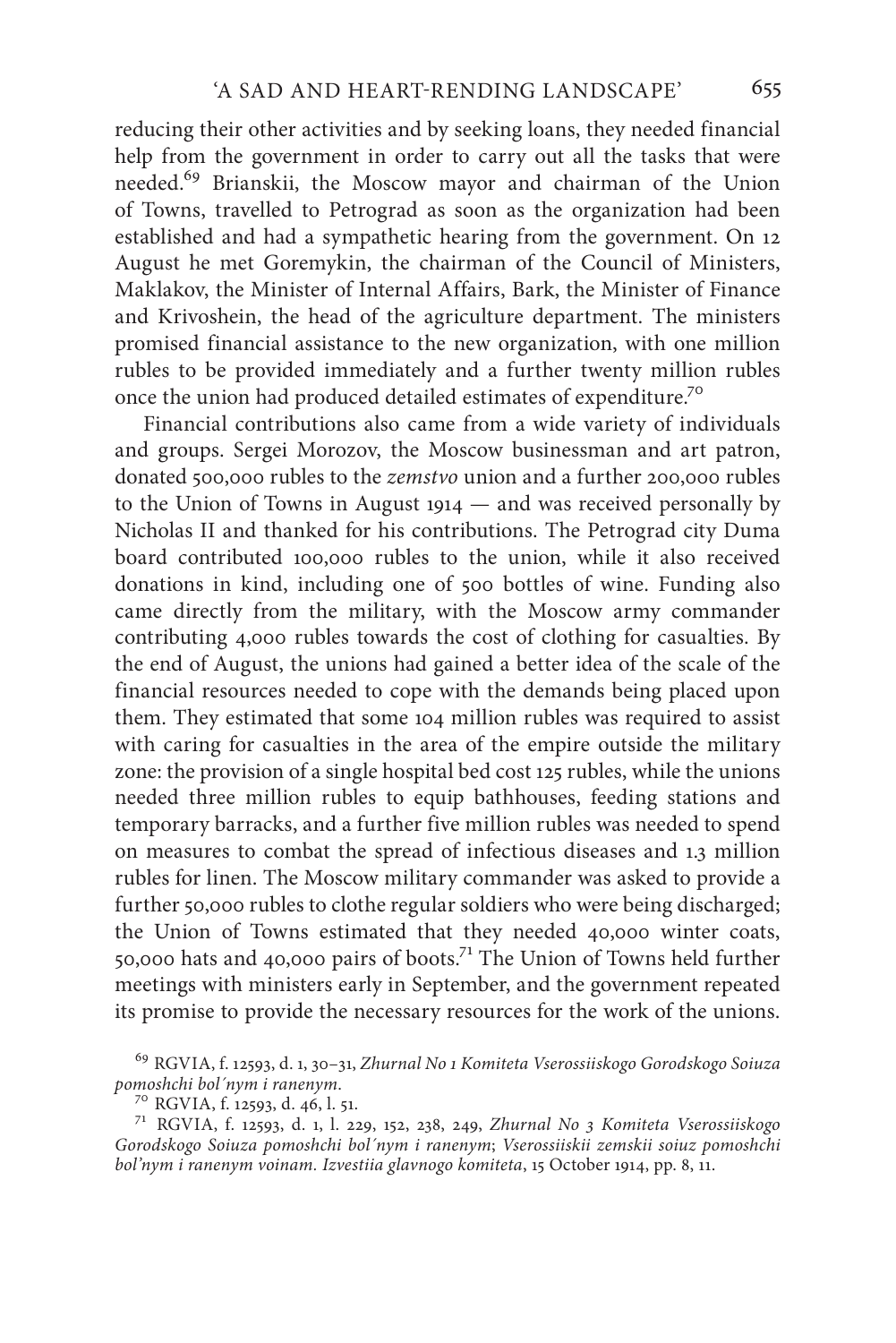In the first six weeks of war, the Union of Towns received 3.6 million rubles as income, with more than eighty per cent provided by the government. At their meeting on 5 September, members of the union's executive committee wanted confirmation that the finance from the government was an outright grant and were assured that L´vov had seen minutes of a Council of Ministers meeting confirming this.72

Finance provided only one of the tensions that accompanied the establishment of the two national unions. There were reports of stresses at local level between urban authorities and local *zemstva*, and the national unions emphasized that it was important for the two sets of organizations to work together at local level in the same spirit of cooperation that was being displayed nationally. The Union of Towns executive committee stressed that this was the first occasion when two strong representative bodies were working together in Russia and that it was important not to damage the unions' reputation in the eyes of the government.73 The relationship between the new unions and the government was, however, much more difficult than the stresses between local bodies on the ground. Even though the government welcomed the work that the unions could do to help Russia's casualties and provided funding to the new organizations, it was very concerned that the new organizations would try to expand their area of activity. At the initial meeting between Brianskii and government ministers in mid-August, the government promised to instruct provincial governors to allow both local *zemstva* and city councils to hold congresses. In September the Ministry of Internal Affairs gave permission for a national congress of the Union of Towns, but it was very concerned about the union extending its area of activity and emphasized that the congress must not discuss topics that were outside its immediate remit, in particular, it must avoid the issues of assistance to soldiers' families and of food supply to Russian cities.74 The November meeting of the Council of Ministers that discussed the position of the two national unions received a report from Maklakov, the Minister of Internal Affairs, in which he expressed his concern at the establishment of 'such powerful public organizations' that stood outside the legislation governing the activities of individual *zemstva* and city Dumas. Maklakov wanted to impose tight controls on the unions,

<sup>72</sup> RGVIA, f. 12593, d. 1, ll. 260–61, *Zhurnal No 4 Komiteta Vserossiiskogo Gorodskogo* 

*Soiuza pomoshchi bol´nym i ranenym*. 73 RGVIA, f. 12593, d. 1, l. 236, *Zhurnal No 3 Komiteta Vserossiiskogo Gorodskogo Soiuza pomoshchi bol´nym i ranenym*. <sup>74</sup> RGVIA, f. 12593, d. 1, l. 270, *Zhurnal No 4 Komiteta Vserossiiskogo Gorodskogo Soiuza* 

*pomoshchi bol*´*nym i ranenym*.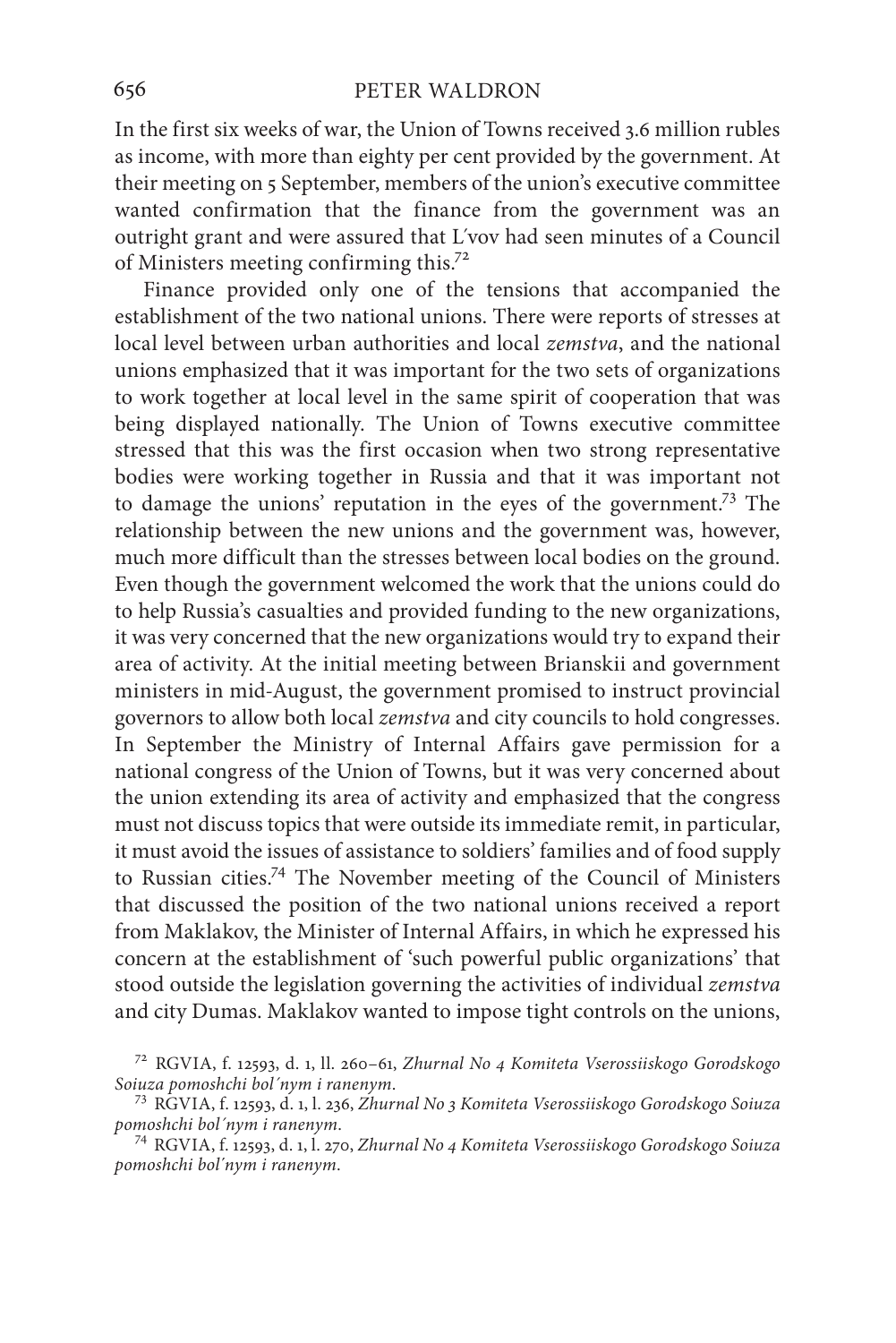especially by subordinating their financial affairs to the regulations of the State Comptroller. The Council of Ministers, however, concluded that the temporary nature of the unions' work meant that their uncertain legal status did not pose an insuperable problem. The ministers did recognize Maklakov's concerns and, while they did not agree with all his proposals, noted that the State Comptroller already had the power to audit the unions' finances. The meeting did concur with Maklakov's proposal that local authorities should be able to insist on the dismissal of inappropriate individuals from service in the unions.75

These concerns about the views and character of the unions' employees resulted in the Department of Police's Special Section scrutinising the staff of the unions. In November 1914 the head of the army's evacuation service wrote to the Warsaw *okhrana* noting that he had received information that staff of hospital trains running between Warsaw and Vil´na were engaged in spreading revolutionary propaganda and requesting the police to investigate the train staff and observe their activity. Similar concerns were expressed by Danilov, the army's Quartermaster-General, who requested the help of the *okhrana* in combating 'systematic propaganda' being carried out on hospital trains. The police responded by sending undercover agents to work on hospital trains and attempted to carry out checks on each member of the staff of the trains. The police compiled detailed information on the staff of the Warsaw hospital train, but found it very difficult to identify each individual accurately, since information from different regional police departments was often contradictory.<sup>76</sup> Nevertheless, two people working on the Warsaw hospital train did emerge from the *okhrana* files: Olga Brillantova, a doctor, had been arrested in March 1913 in connection with a student strike at the Women's Medical Institute and Mariia Iushina, a nurse, had been a member of the Vologda Socialist Revolutionary party and had been placed under police surveillance. Even placing a police agent on the train to conduct surveillance proved awkward, and could only be carried out in Moscow where each train's staff was assembled. The police proposed that all the staff of hospital trains should be registered and that anyone who the police identified as politically unreliable should be dismissed, while each train should carry a police informant as a member of its staff.<sup>77</sup>

<sup>75</sup> 'Osobyi zhurnal soveta ministrov, 25 noiabria 1914 goda', *Osobye zhurnaly Soveta* 

*ministrov Rossiiskoi imperii. 1914 god.*, Moscow, 2006, pp. 552–53.<br><sup>76</sup> Moscow, Gosudarstennvyi Arkhiv Rossiiskoi Federatsii (GARF), f. 102, OO, op. 244<br>(1914), d. 343 z. s., t. 1, ll. 1–9, 325.

<sup>&</sup>lt;sup>77</sup> GARF, f. 102, OO, op. 244 (1914), d. 343 z. s., t. 2, ll. 383, 469, 543.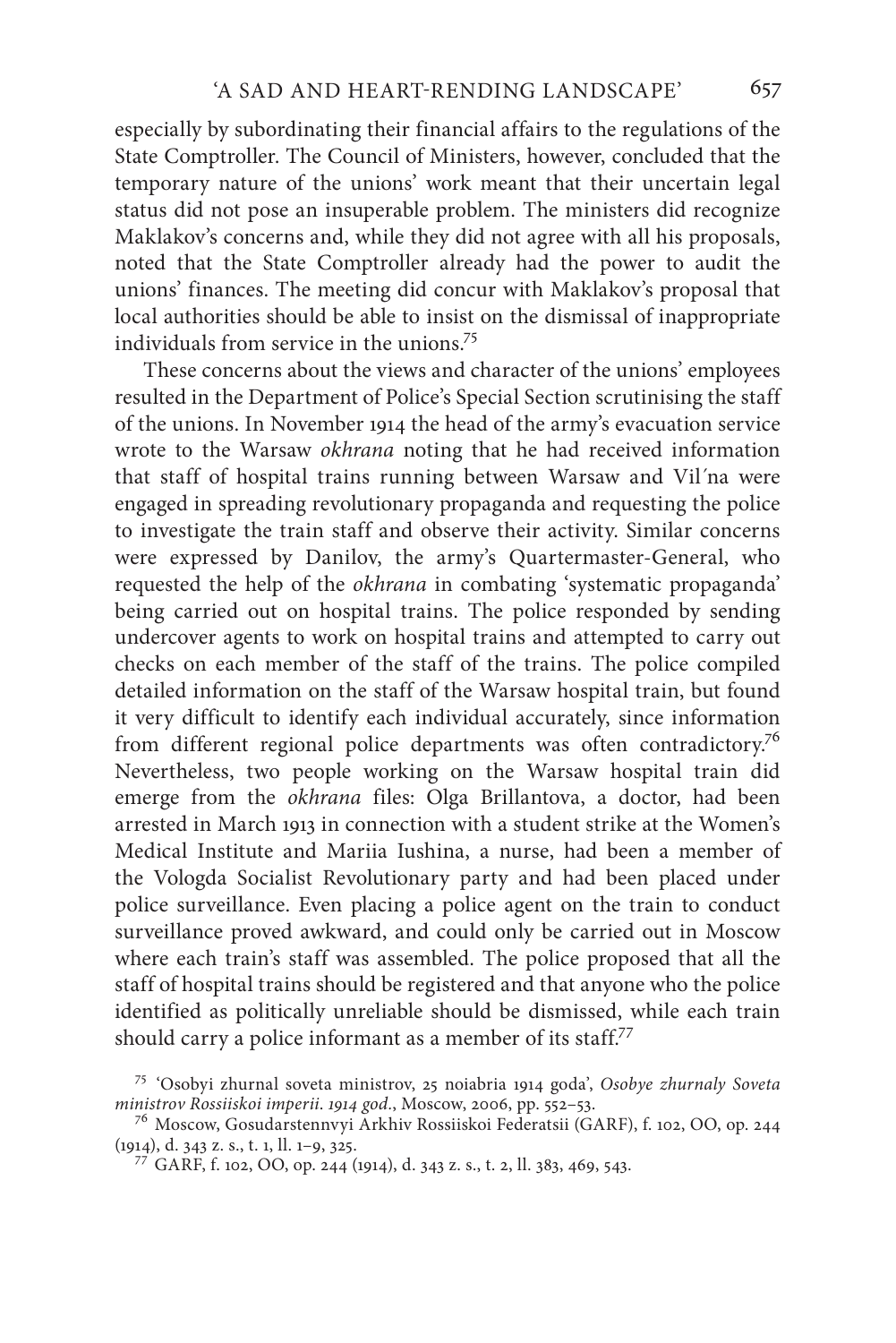The establishment of the two national unions created immediate tensions with the government at both national and local levels. The unions came into existence very quickly in the first weeks of war when it became plain that the army's planning for dealing with casualties was wholly inadequate. The exigencies of a major European war exposed the weakness of the army's preparations for conflict very publicly: the chaotic scenes as thousands of wounded men were evacuated from the battle zone were obvious to much of Russian society. Moscow, Russia's second largest city and at the heart of the national railway network, was suddenly and unexpectedly transformed into the national centre for dealing with military casualties. In August and September 1914 more than 120,000 wounded men arrived in the city for treatment. The appearance in this great metropolis of clear evidence of the war being fought on Russia's western borders provoked mixed responses among the city's population. For many, the experience of war provoked a new sense of national unity. In October 1914 *Moskovskie vedomosti* reported on a sense of renewal among students and the intelligentsia, writing that 'we have found our common language […] we have all recognized that we are Russian sons of a single great and indivisible Russia<sup>',78</sup> The newspaper was keen to emphasize the way in which the war 'has drawn together our fragmented society'<sup>79</sup> and the widespread ways in which Russian society contributed to the care of military casualties provided clear evidence of the way in which war provided a sense of national purpose. An article in *Russkoe slovo* in early September described a visit by a correspondent to a Moscow friend who had taken in five wounded men to live in his apartment, accommodating three men in the sitting room and two in the study, with the owner himself now living in the kitchen.<sup>80</sup> Organizations as well as private individuals contributed to the care of casualties: during September the press reported daily on the opening of new hospitals, with 240 beds in twelve hospitals opening on 18 September, including a twelve-bed hospital in the premises of the Solov´ev Religious-Philosophical Society and a further thirteen hospitals opening on 24 September, including a 300-bed hospital in the Trekhgornyi brewery.81 When confronted in their own city with the evidence of the war, many Muscovites rallied to support their troops and provided very substantial resources to care for Russia's casualties. Among the goodwill towards the wounded men, however, was a recognition

<sup>&</sup>lt;sup>78</sup> Moskovskie vedomosti, 17 October 1914, p. 1.<br><sup>79</sup> Moskovskie vedomosti, 1 October 1914, p. 3.<br><sup>80</sup> Russkoe slovo, 2 September 1914, p. 4.<br><sup>81</sup> Moskovskie vedomosti, 18 September 1914, p. 3; 24 September 1914, p. 3.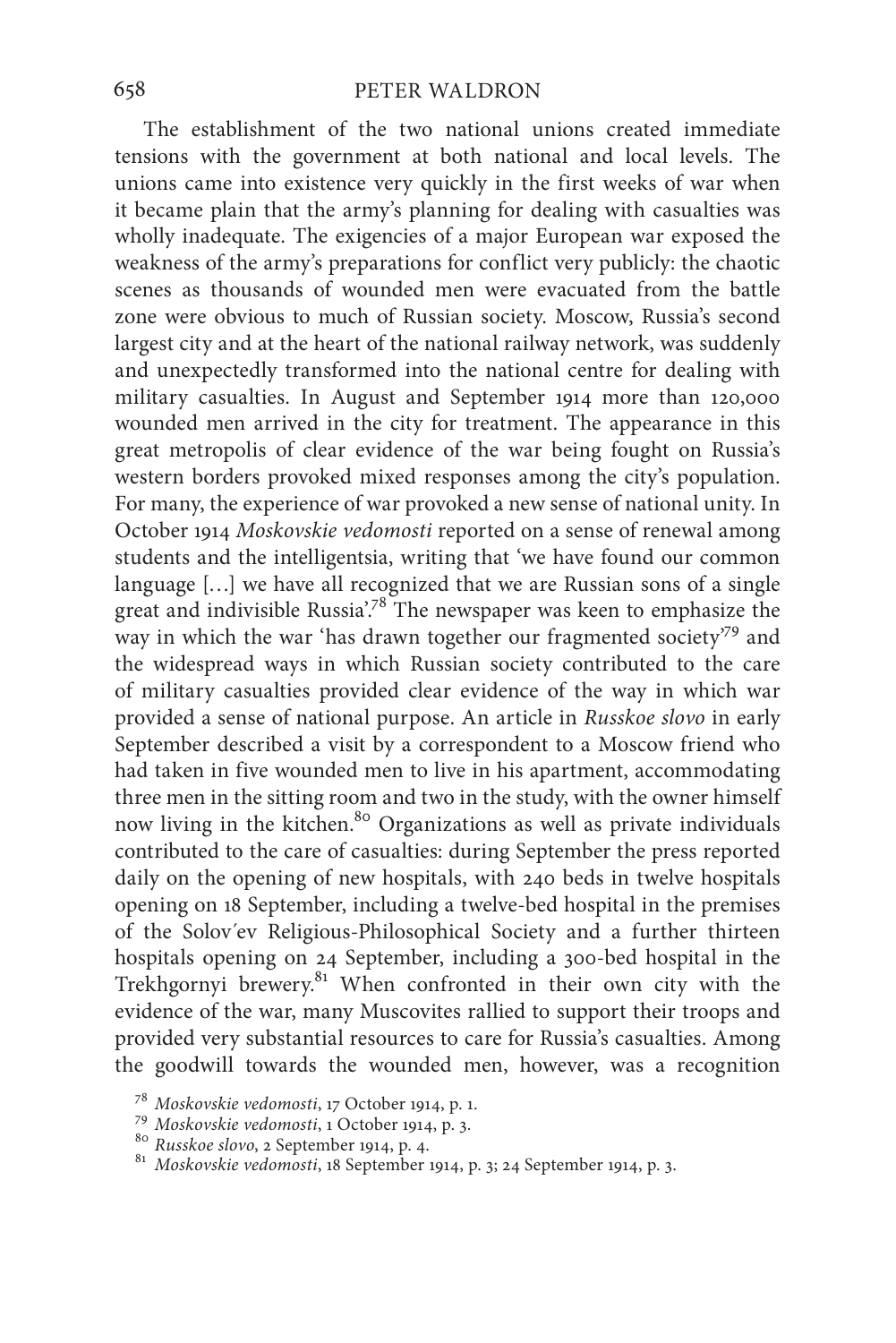of Moscow's unpreparedness to deal with the crisis that confronted it, especially with the onset of winter.<sup>82</sup>

The government was deeply ambivalent about the two unions. It recognized that the pressures of the war, and the failure of its own plans to deal with casualties, meant that it had to accept the help of local government institutions in evacuating and treating the wounded. Its own resources were insufficient for the task of dealing with hundreds of thousands of casualties, and it could not ignore the men's plight or delay evacuating and treating them. The Russian government was caught off-balance by the speed with which its armies suffered casualties in the first weeks of war, so that the two national unions were able to establish themselves without going through the normal protracted legal processes needed to form associations in tsarist Russia. The unions thus emerged in August 1914 without clear definitions of their sphere of activity and without having had the Ministry of Internal Affairs scrutinize their constitutions and rules. This gave them very considerable latitude as the war developed, especially when the military situation continued to worsen during 1915. Most of the men involved at the centre of the two unions were highly experienced political figures, whether in provincial *zemstva*, city councils or the national Duma and State Council. They were well versed in the intricacies of Russian politics in the post-1905 era and had an innate comprehension of the tensions that existed between the Russian government and political and social institutions. For them, the patriotic duty of aiding Russia's wounded troops provided an opportunity for a marginalized Russian political class to wield real authority.

The summer and early autumn of 1914 thus brought about a fundamental change in the structures of authority inside the Russian empire, as central government was forced to concede power to organizations that were outside its control and headed by men who, while part of the social elite, were largely inimical to the way in which Russia was governed. The commitment that social organizations demonstrated to the war effort did not represent a rapprochement with the government: the failings of the regime were laid bare as the chaos of the evacuation and treatment of Russia's casualties become all too evident during August and September 1914 and this only added to existing disillusionment with the government. The patriotism of the two national unions was national, and did not represent approval of the tsarist regime. The government naturally wanted to believe that the fervour in support of Russia's troops represented a real change in wider political

<sup>82</sup> *Russkoe slovo*, 21 September 1914, p. 5.